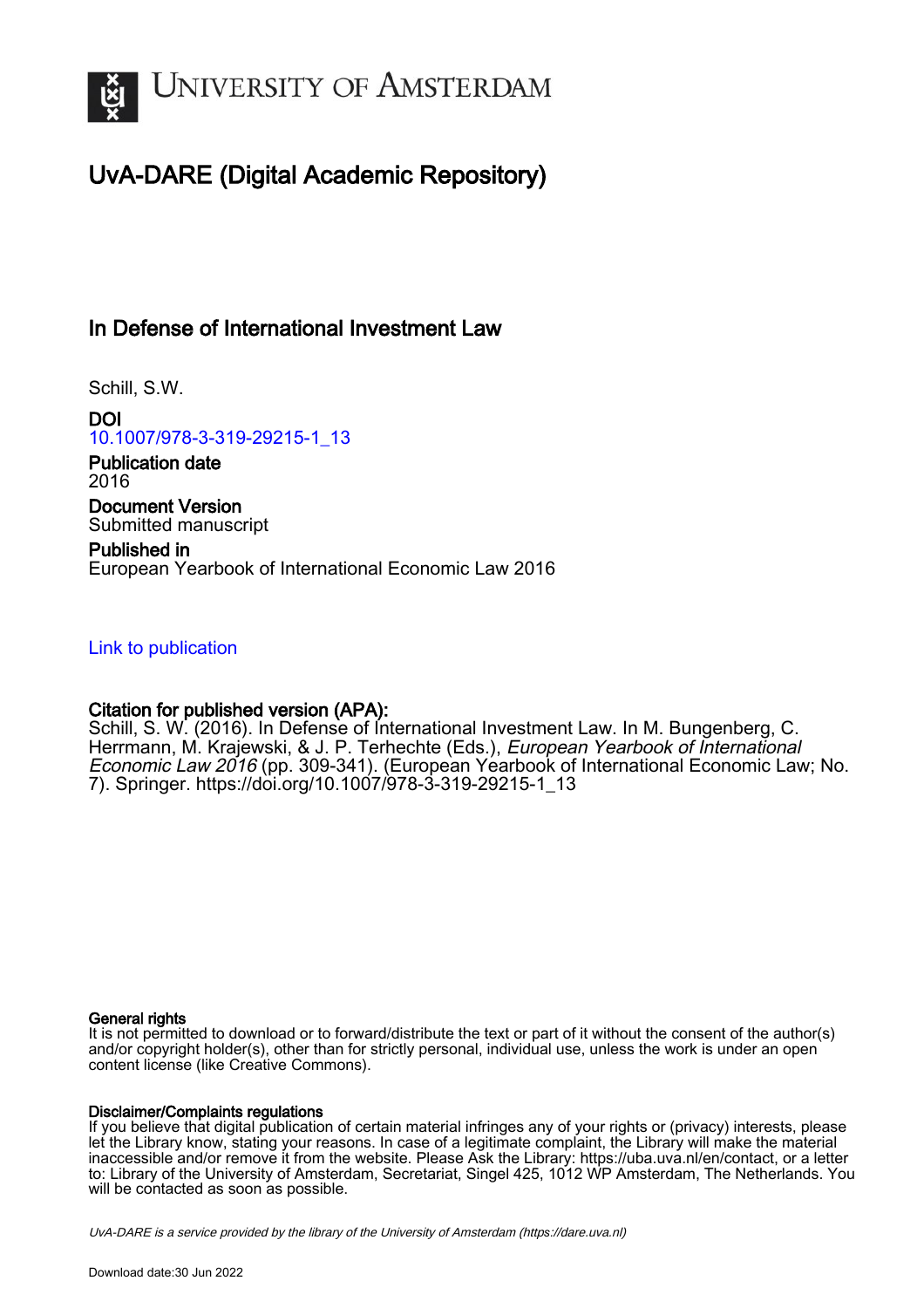### **1. Introduction**

 

Not even a decade ago, international investment law and investor-state dispute settlement (ISDS) were considered to be "exotic and highly specialized knowledges."<sup>1</sup> It was the ambit of a relatively small group of *conoscenti* who, with the exception of the handful of academics in public international law involved, had their principal background in the practice of international commercial arbitration in large transnational law firms in Paris, London, Stockholm, New York, or Washington D.C. By now, investment law has moved mainstream. It has boomed in academia  $(scholarship and teaching)$  and international dispute resolution,<sup>2</sup> and has become a subject of general public debate, chiefly in connection with the negotiation of mega-regionals, such as the Trans-Pacific Partnership (TPP) and the Transatlantic Trade and Investment Partnership (TTIP).<sup>3</sup>

From a democratic perspective, this is a positive development given that international investment agreements (IIAs) do not only deal with technical issues,<sup>4</sup> but are relevant for society at large. It is cases, such as Vattenfall challenging Germany's nuclear power phase-out under the Energy Charter Treaty,<sup>5</sup> Philip Morris challenging plain-packaging of cigarettes in Australia under the Hong Kong-Australia bilateral investment treaty (BIT),<sup>6</sup> and Lone Pine Resources tackling a ban on fracking in Quebec under the North American Free Trade Agreement  $(NAFTA)$ , that show how investment law can touch on general public interests and affect core aspects of domestic law-and-policy-making. Consequently, IIAs should be developed in transparent and democratic procedures, strike a fair balance between investment and non-investment concerns, leave states sufficient policy space to pursue public policies, and ensure that the resolution of

<sup>&</sup>lt;sup>1</sup> Koskenniemi M (2006) Fragmentation of International Law: Difficulties Arising from the Diversification and Expansion of International Law. Report of the Study Group of the International Law Commission, International Law Commission, UN Doc A/CN.4/L.682, http://legal.un.org/ilc/documentation/english/a\_cn4\_l682.pdf (last accessed 28 September 2015). para. 8.

 $2^2$  For the mainstreaming of investment law in academia and dispute resolution see Schill (2011b); Schill and Tvede (2015).

 $3$  This is most emblematically reflected in the online public consultation on investment on investment protection and investor-to-state dispute settlement (ISDS) in the Transatlantic Trade and Investment Partnership Agreement (TTIP) the European Commission conducted from 27 March to 13 July 2014, which elicited close to 150,000 replies, many of which were however submitted collectively through online platforms of opponents of ISDS that contained predefined answers. See Report of the European Commission, Commission Staff Working Document, SWD (2015) 3 final, 13 January 2015, http://trade.ec.europa.eu/doclib/docs/2015/january/tradoc\_153044.pdf (last accessed 28 July 2015).

<sup>&</sup>lt;sup>4</sup> This is how IIAs were often regarded by governments negotiating and parliaments ratifying the treaties. In fact, under-politicisation of the content and effect of investment treaties is a recurring theme in the study conducted by Poulsen L (2011) Sacrificing Sovereignty by Chance: Investment Treaties, Developing Countries, and Bounded Rationality. PhD Thesis, London School of Economics,

http://etheses.lse.ac.uk/141/1/Poulsen Sacrificing sovereignty by chance.pdf (last accessed 29 September 2015).<br>
<sup>5</sup> Vattenfall AB and others v. Federal Republic of Germany, ICSID Case No. ARB/12/12 (registered 31 May 2012

<sup>(21</sup> November 2011).

<sup>7</sup> *Lone Pine Resources Inc. v. The Government of Canada*, UNCITRAL, Notice of Arbitration (6 September 2013).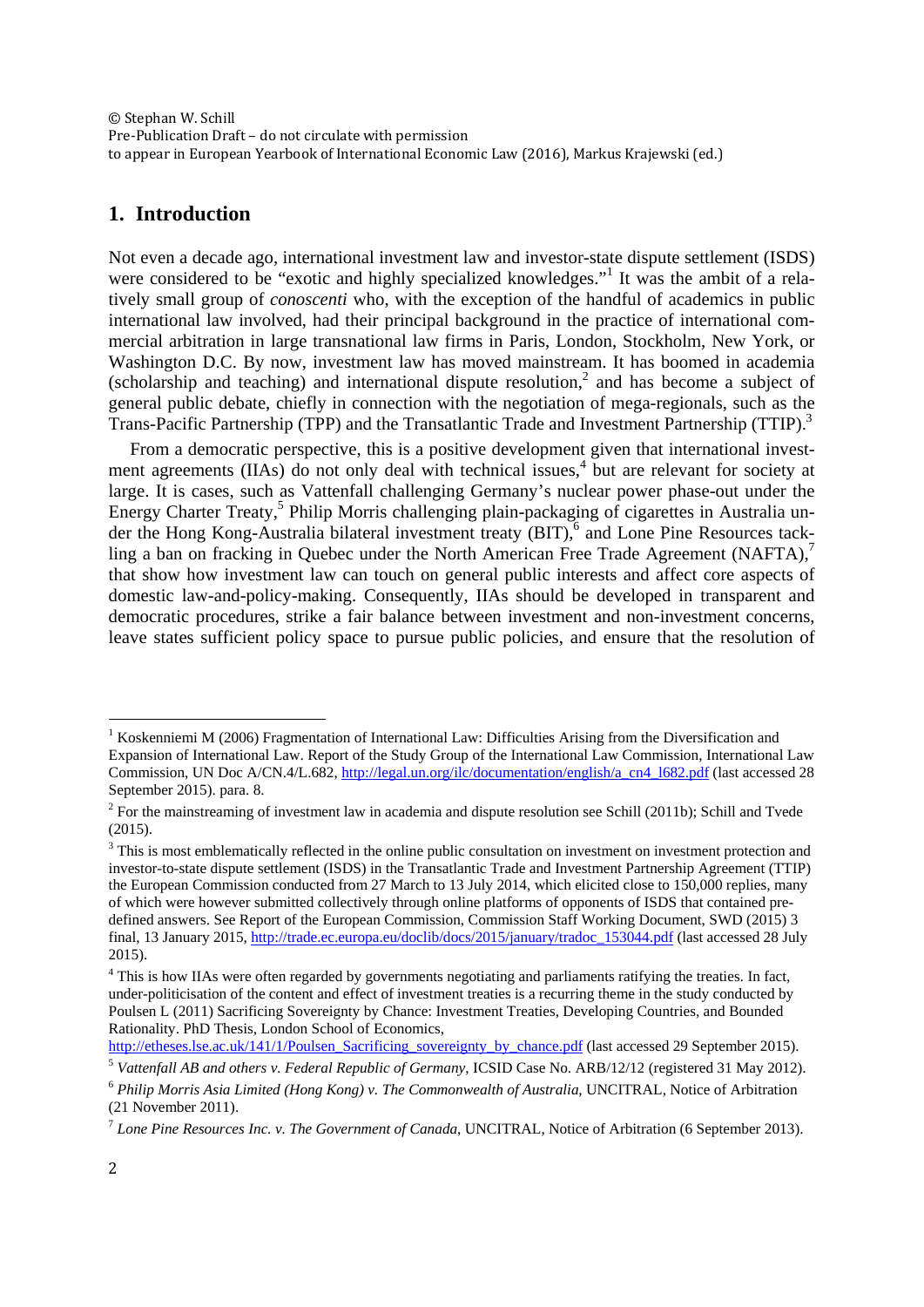investment disputes conforms to accepted standards of the rule of law. At the same time, it must be recognised that the protection of investors is not only a private, but equally a public interest.<sup>8</sup>

The burgeoning public debate notwithstanding, the long-lasting niche-existence of the field and little public knowledge about the principal actors in investment dispute settlement has created an aura of obscurity and suspicion. It is therefore hardly surprising that criticism of IIAs and ISDS is vocal and seemingly dominant in the public discourse. Critics are found in political parties from across the democratic spectrum, non-governmental organisations, civil society networks, and academia. Relying on the backlash in state practice, including the retreat of some countries from the existing system and the wide-spread recalibration of investment disciplines,<sup>9</sup> they have characterised investment law as facing a deep "legitimacy crisis".<sup>10</sup> Only more recently have supporters of international investment law undertaken more extensive steps in trying to rebalance the public debate and reclaiming argumentative grounds in defense of the system.<sup>11</sup>

As Kate Miles' article shows, there are plenty critical points, including the lack of transparency, problems with the independence of arbitrators, the existence of inconsistent and incoherent decision-making, and the concern whether IIAs leave states sufficient policy space for regulating in the public interest. Miles correctly summarises these concerns and pulls them together as arising from the tension between a private law-inspired dispute settlement mechanism and its public interest implications.12 At the same time, Miles also acknowledges that many concerns are already being addressed on an incremental basis.<sup>13</sup> Thus, modern, 'recalibrated' IIAs take pains to clarify treaty standards and introduce appropriate exceptions in order to ensure policy space to protect public interests; arbitration rules are being reformed in order to ensure transparent proceedings and allow participation of affected third parties; and a number of reform initiatives, at the regional and multilateral level, are under way that aim at building a system that better meets the requirements for fair and democratic dispute settlement under the rule of law. Moreover, there may even be renewed interest in a more institutionalised investment dispute settlement system, with the possible creation of an appeals mechanism or even a permanent investment court, as recently suggested by the European Commission.<sup>14</sup> Overall, these are welcome developments

http://unctad.org/en/PublicationsLibrary/wir2012\_embargoed\_en.pdf, (last accessed 15 October 2015), p. 97 ff.

 $8$  Thus, states protect and promote foreign investment in order to further their own policy goals, including the transfer of technology, the creation of employment, economic growth, and other development interests through instruments under domestic and international law. For an overview see UNCTAD (2012) World Investment Report 2012: Towards a New Generation of Investment Policies.

 $9$  See Michael Waibel et al. (2010).

<sup>&</sup>lt;sup>10</sup> Brower and Schill (2009), p. 473 (with further references).

<sup>&</sup>lt;sup>11</sup> See, for example, Brower and Blanchard (2014); Brower et al. (2013), p. 3; Schwebel (2015).

<sup>&</sup>lt;sup>12</sup> Miles (2016), section 1. In my own explanation of the criticism, I go a step further and read it as stemming from a clash between domestic constitutional values –democracy, the rule of law, and human or fundamental rights- and the basic institutional structures of ISDS. This framing helps not only to see better why investment law is facing such strong headwind, but also allows to draw parallels to the legitimacy debates, and possible solutions to it, that surround other forms of global governance rather than debates about the legitimacy of international commercial arbitration. See Schill (2015a) and Schill (2011a).

<sup>&</sup>lt;sup>13</sup> Miles (2016), sections 3.1 and 3.2. For further analysis of the changes IIAs and ISDS are undergoing see the contributions in Hindelang and Krajewski (2016).

<sup>&</sup>lt;sup>14</sup> See European Commission, Press Release: Commission Proposes new Investment Court System for TTIP and Other EU Trade and Investment Negotiations, 16 September 2015, http://europa.eu/rapid/press-release\_IP-15-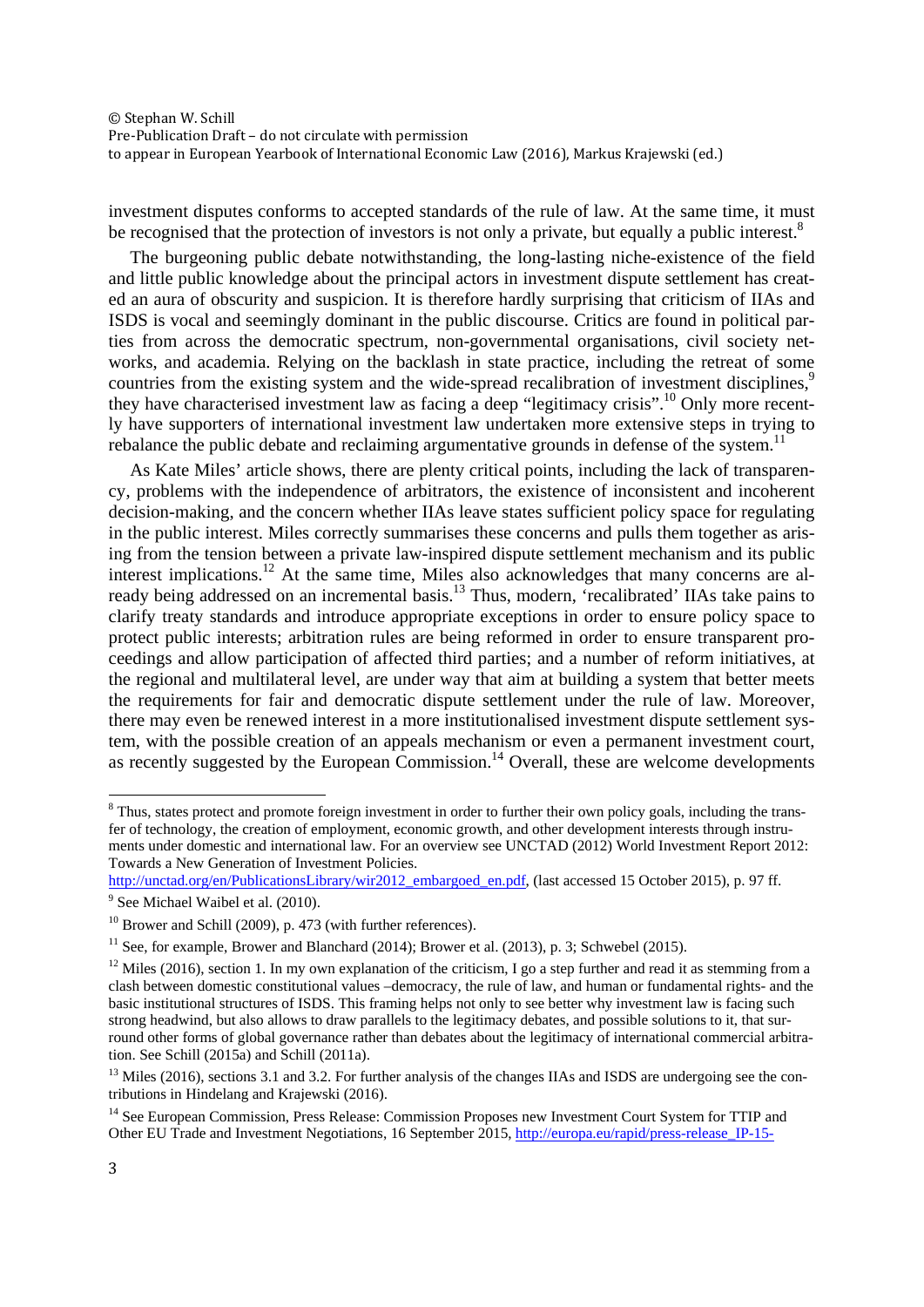as the lack of transparency and the dismissive attitude of large parts of the arbitration community towards critical voices have understandably raised doubt as to whether arbitration is a suitable mechanism to settle what are, in essence, public and not private law disputes.<sup>15</sup>

The current reform efforts notwithstanding, Kate Miles remains critical of international investment law and ISDS. She castigates the hegemonic nature and pedigree of investment law in imperialism and in the post-imperialist contractions of decolonisation and goes on record as a critic of "recent attempts to frame investor-state arbitration as a mode of global administrative law, an instrument of good governance, and a purveyor of the rule of law."<sup>16</sup> Unfortunately, she does not elaborate in depth on any of these intriguing points. What she concentrates on instead as being the core of her continued criticism are two issues. First, there is the option for investors, even under reformed IIAs, to bring "public welfare-related claims" that "encroach in some form on government policy space."17 This concerns the justification of investor access to ISDS regardless of the results of individual disputes. Second, Miles casts doubts on whether arbitration, due to the socialisation and composition of the arbitration bar, is well-placed to resolve investment disputes and to further develop investment law in a manner consonant with the public interest.<sup>18</sup>

While I agree with Miles' identification of the legitimacy concerns investment law is facing as a system of global governance.<sup>19</sup> I differ with her on a number of points. First, and most importantly, investment law, and particularly individual access to ISDS, fulfils an important function in subjecting international investment relations to the rule of law, to the benefit of investors, states, and their populations (Part II). Second, my assessment of the power the 'arbitration community' has in the present system is fundamentally different. Rather than being able to shape investment law at will, arbitrators are subject to various mechanisms of state control; this ensures that arbitral jurisprudence can develop, and in fact develops, in ways that are intended by states (Part III). In addition, rather than having given short thrift to non-economic public interests, arbitrators regularly make use of interpretative techniques that are sovereignty-friendly and respectful of public interests (Part IV). Finally, I disagree with Miles that the cases she portrays as particularly problematic (*Vattenfall, Philip Morris*, and *Bilcon*), are pathologies of the system. Rather than representing illegitimate encroachments on policy space, I consider them as involving legitimate disputes about the relationship between private rights and governmental powers in a global economy that are appropriate for being resolved in an international forum (Part V). All of this leads me to a generally positive assessment of the basic structures of IIAs and ISDS that should be defended against criticism, but that nonetheless can benefit from further reform for which the criticism can serve as a catalyst (Part VI).

<u> 1989 - Johann Barn, mars ann an t-Amhain ann an t-Amhain ann an t-Amhain ann an t-Amhain an t-Amhain ann an </u>

<sup>5651</sup>\_en.htm (last accessed 15 October 2015). For a succinct overview over the most recent reform debates and options more generally see UNCTAD (2015) World Investment Report 2015: Reforming International Investment Governance. http://unctad.org/en/PublicationsLibrary/wir2015\_en.pdf (last accessed 28 September 2015), p. 119 ff. See further, inter alia, the contributions in Kalicki and Joubin-Bret (2015).

 $15$  On the public nature of investment law see Schill (2010), p. 10 ff.

 $16$  Miles (2016), section 1.

 $17$  Miles (2016), section 1.

 $18$  Miles (2016), section 1.

<sup>19</sup> See Schill (2011a, 2015a).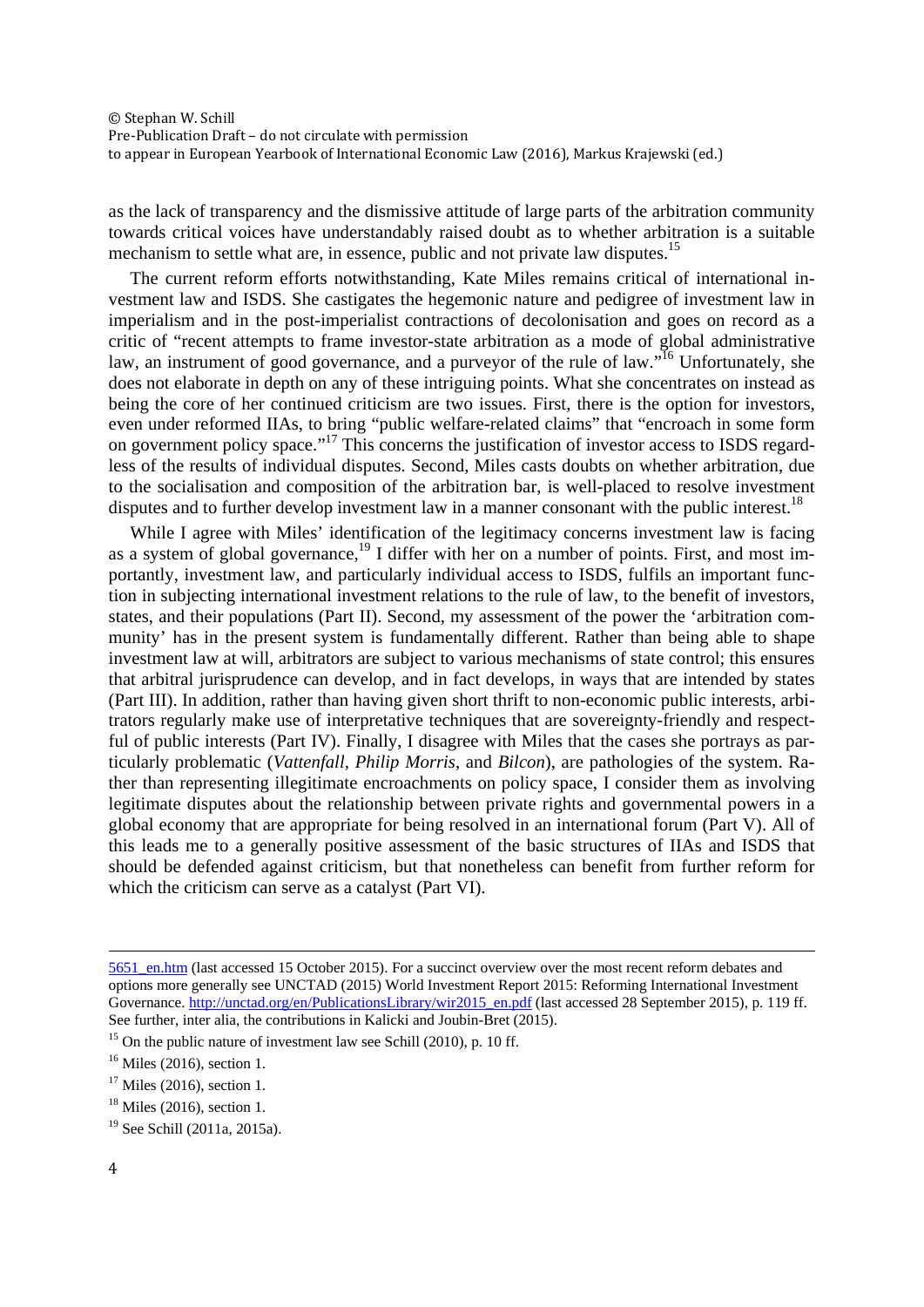### **2. International Investment Law and Investor-State Dispute Settlement and the Rule of Law**

In her account of international investment law and ISDS, Kate Miles remains silent on the consequences of the criticism she formulates. She deconstructs and points to biases and blind spots, but leaves us without a hint on how a better world of investor-state relations and investment dispute settlement would look like. Would she suggest to get rid of the current system? To reform it, and, if so, along which path? Should we return to state-to-state dispute settlement? Or domestic courts? It is unfortunate that she leaves these questions unanswered, as evaluating alternatives to the present system is important for a considered assessment of the pros and cons of the status quo. Doing so explains why IIAs and ISDS have developed in the first place and why the system carries structural benefits that are worth preserving. These benefits relate to the function of IIAs and ISDS to subject international investment relations to the rule of law.

Under a rule of law focus, individual access to ISDS should not be seen as an encroachment on government policy space, as Miles suggests, but as a form of judicial review that enables investors to have the legality of government action under international law controlled by independent and impartial institutions. As such, ISDS responds to the fundamental rule of law postulate found in international human rights law and many domestic constitutions<sup>20</sup> that government action must be reviewable as to its legality by independent and impartial adjudicatory institutions. In this perspective, ISDS is a form of granting access to justice, $^{21}$  which helps to ensure compliance of states with principles contained in IIAs. These principles, in turn, are not overly onerous. They either parallel restrictions governments regularly face under their own constitutional laws or are necessary for integrating national economies into a global economic space. They include the obligation not to discriminate against foreign investors in comparison to nationals or thirdparty nationals, not to treat them unfairly and inequitably, not to expropriate them without compensation, and to protect them against other government interference that is contrary to the rule of law. In addition, IIAs require free transfer of capital in respect of the investment and, more recently, also provide, albeit subject to a considerable number of exceptions, for market access and investment liberalisation.

What a rule of law perspective considers as a matter of accountability under legal standards can also be looked at in economic terms.<sup>22</sup> From this perspective, the availability of access to ISDS transforms IIAs from political declarations into readily enforceable promises. ISDS, in other words, makes government promises to foreign investors in IIAs credible.23 This reduces the

<sup>20</sup> See, for example, *Golder v. United Kingdom*, Judgment (21 February 1975), ECHR Series A No. 18, paras. 28–36 (interpreting Article 6(1) of the European Convention on Human Rights to grant a right to access to justice); Basic Law of the Federal Republic of Germany, Article 19(4); Constitution of the Italian Republic, Article 24; Spanish Constitution, Section 24(1); Political Constitution of the Republic of Chile, Article 20. On access to justice under international law see also the contributions in Francioni (2007).

<sup>&</sup>lt;sup>21</sup> Cf. *Lithgow and Others v United Kingdom, ECtHR (Application No 9006/80, Series A102), Decision (8 July* 1986) para. 201 (where the European Court of Human Rights held that Member States could comply with their obligation under Article 6(1) ECHR to provide access to justice by submitting disputes to an arbitral tribunal provided that the principles of fair trial and due process are guaranteed).

 $^{22}$  The following discussion draws on Schill (2015c), pp. 628-633.

<sup>&</sup>lt;sup>23</sup> Cf. Schwartz and Scott (2003), pp. 556-562.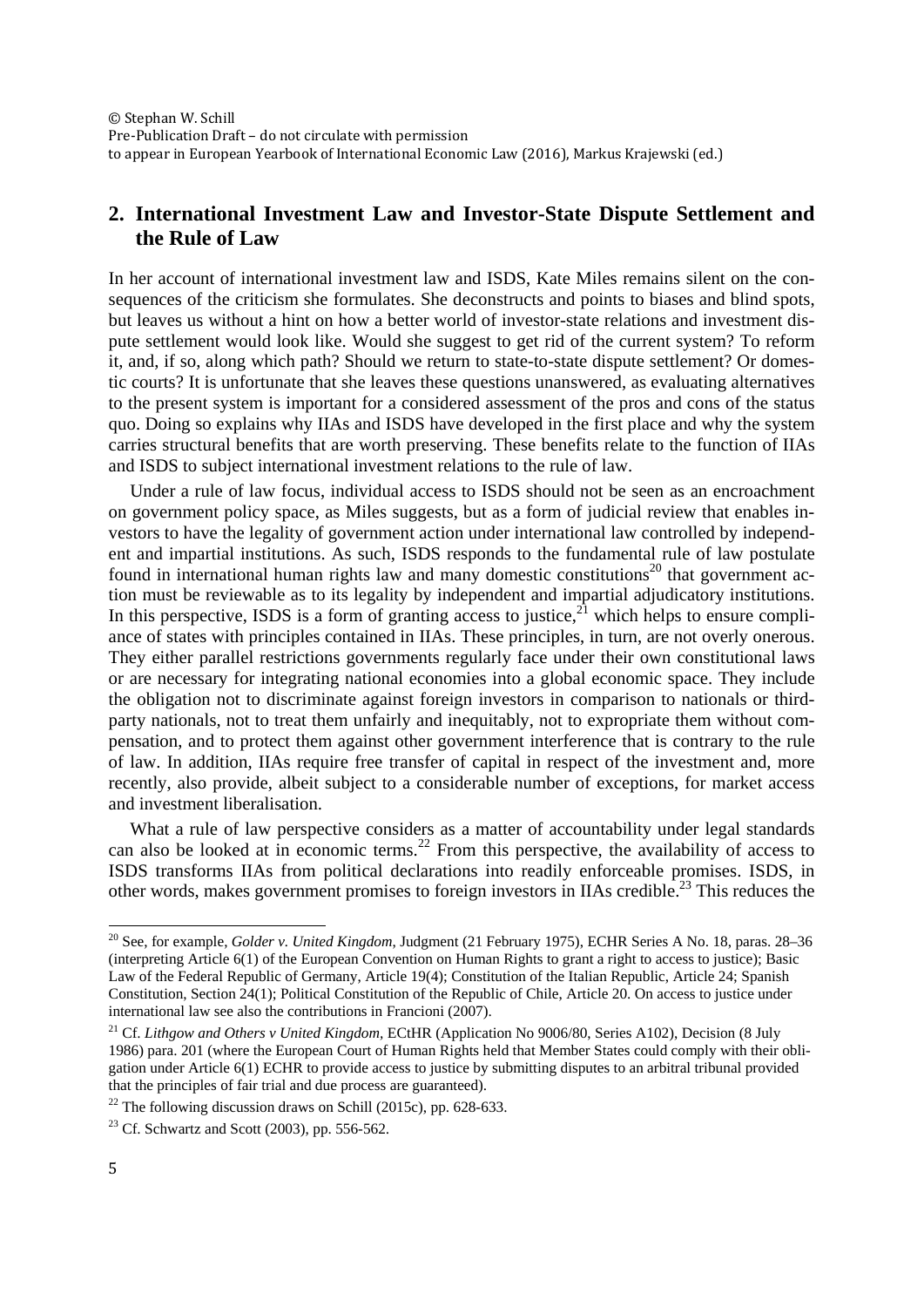political risk of foreign investment, lowers the risk premium connected to it, and makes foreign investment projects more cost-efficient to the benefit of investors, host states, and, as products and services offered become cheaper, their populations.<sup>24</sup> Certainly, the credibility of commitments of the host state is not only a matter of the availability of dispute settlement mechanisms. Reputation, community pressure, the moral obligation to keep promises, or host states' selfinterest to be seen as reliable, may also contribute to states living up to promises made in IIAs.<sup>25</sup> Yet, such mechanisms sometimes work imperfectly because states can benefit by reneging on promises made after an investor has made its investment, for example, by imposing additional obligations or even expropriating the investment without compensation.<sup>26</sup> For host states to make credible commitments, a mechanism to uphold their original promises, such as independent third-party dispute settlement in courts or arbitration, is necessary.<sup>27</sup>

Mechanisms to settle disputes between foreign investors and host states that fulfil the rule of law requirement of access to justice can be set up at the domestic and/or the international level. However, host state courts are often not well-positioned to enforce governments' promises vis-àvis foreign investors. Often these courts are not, or are not perceived to be, sufficiently neutral in resolving disputes with their own governments. Sometimes, independent courts that administer justice efficiently are missing altogether. Sometimes, corruption and lengthy court proceedings may frustrate efforts to hold host states accountable in domestic courts.<sup>28</sup> While such problems are often encountered in the domestic courts of developing and transitioning countries, welldeveloped legal systems are not exempt from similar concerns.<sup>29</sup> In respect of Germany, to take my home jurisdiction as an example, the European Court of Human Rights (ECtHR) has handed down various judgments deciding that the length of court proceedings was contrary to the 'reasonable time'-requirement in Article 6(1) of the European Convention on Human Rights

 

http://siteresources.worldbank.org/INTLAWJUSTINST/Resources/CEPEJCourtDelayEnglishUPDATED.doc (last accessed 17 October 2013).

 $24$  See Jandhyala and Weiner (2014) (showing that IIAs reduce the premium for political risk that would make foreign investment projects more costly). It is less clear, however, whether investment treaties on the whole are able to attract additional foreign investment. There is an increasing amount of studies on this topic, with diverging results. Contrast only Tobin and Rose-Ackerman (2009) (finding a positive correlation between investment agreements and investment flows) with Aisbett (2009) (negating a correlation between investment agreements and investment flows). In more recent and refined studies, however, evidence is becoming more robust that there is a positive correlation between investment agreements and the inflow of foreign investment. See, for example, Berger et al. (2012); Büthe and Milner (2014) (with further references).

<sup>&</sup>lt;sup>25</sup> Particularly on reputation as a mechanism to induce States' compliance with their obligations under international law see Guzman (2008), pp. 71-117.

<sup>&</sup>lt;sup>26</sup> The underlying change in the incentive structure after one party has started performing or placed an asset under the control of the other party is also described as a hold-up problem. See Williamson (1985), p. 52 ff. See also Guzman (1998), p. 658 ff.; for a game-theoretic reconstruction see Cooter and Ulen (2004), p. 195 ff.

<sup>27</sup> Cf. Elkins et al. (2006), pp. 823-824.

<sup>&</sup>lt;sup>28</sup> On corruption in the judiciary see Buscaglia and Dakolias (1999); Dakolias and Thachuk (2000). For the length of some court proceedings in the Member States of the Council of Europe see European Commission for the Efficiency of Justice, Length of Court Proceedings in the Member States of the Council of Europe Based on the Case Law of the of the European Court of Human Rights, December 2006,

<sup>&</sup>lt;sup>29</sup> For a commonly cited example of a court in a developed legal system engaging in biased and discriminatory conduct vis-à-vis a foreign investor see *Loewen Group, Inc. and Raymond L. Loewen v. United States of America*, IC-SID Case No. ARB(AF)/98/3, Award (26 June 2003).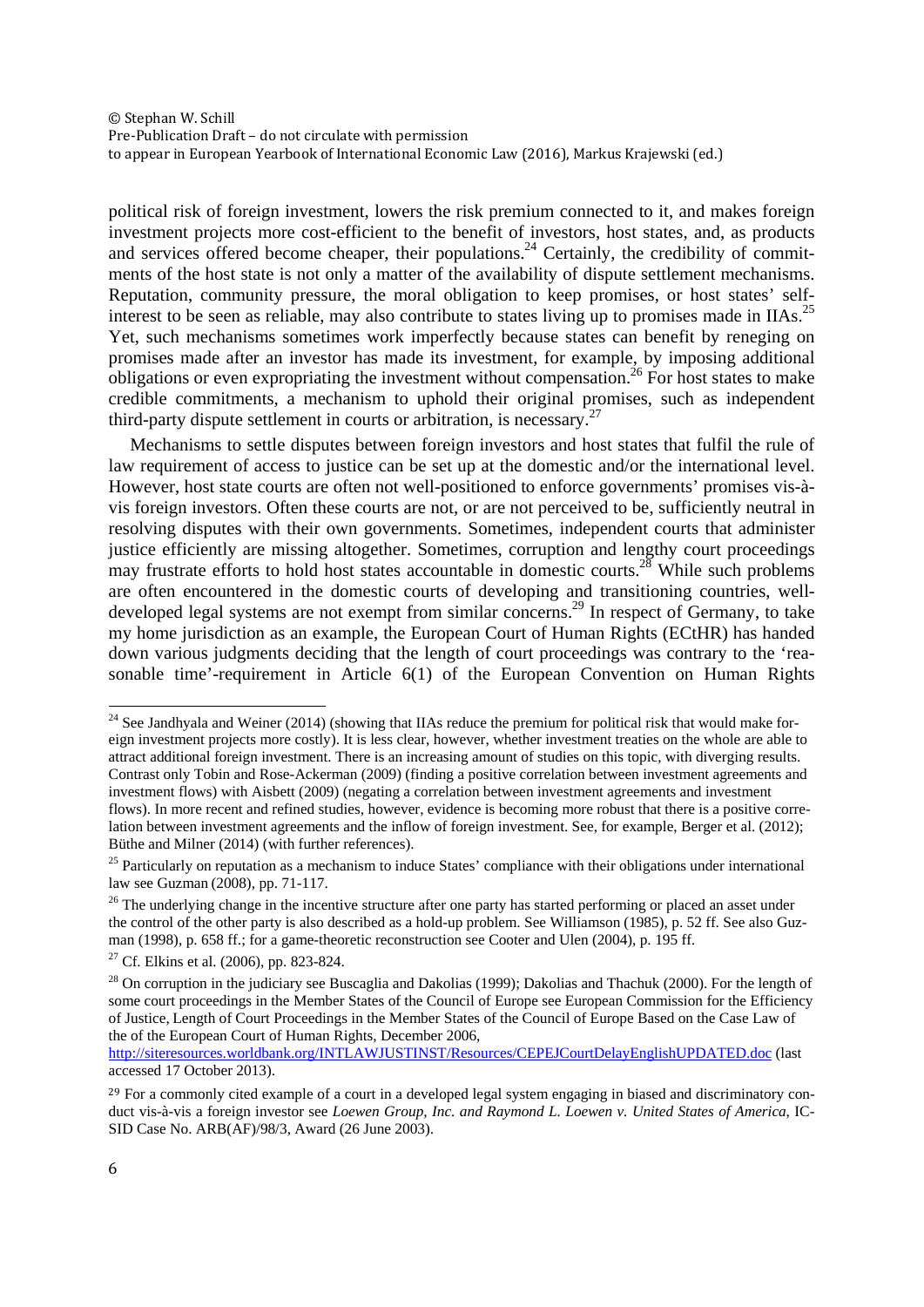(ECHR).30 The Court even determined that overly long court proceedings and the inexistence of a domestic remedy at the time constituted a "systemic problem" in the German legal system.<sup>31</sup>

Yet, domestic courts may not only in fact fail to provide efficient access to justice. Sometimes, there are legal barriers, such as access restrictions for foreigners. In Germany, to stay with my example, domestic law contains significant restrictions for foreigners concerning access to justice. While access to general courts is unrestricted, Germany's Basic Law (i.e., the German Constitution) excludes foreign juridical persons from the enjoyment of fundamental rights and hence excludes their access to the German Constitutional Court.<sup>32</sup> In other countries, certain government measures may be completely exempt from domestic judicial review, such as those that constitute 'political questions' under the jurisprudence of the US Supreme Court, including in matters touching upon foreign economic policy.<sup>33</sup> In again other countries, such as Australia, obligations arising under international law, including those granted in an IIA, may not be enforceable in domestic courts due to their inapplicability within the domestic legal order.<sup>34</sup> In all of these cases, not providing for access to an international forum would effectively frustrate the enforcement of standards granted in IIAs against non-compliant governments and therefore fall short of the rule of law requirement to access to justice.

Another option for the enforcement of IIA disciplines, and granting access to justice, would be international courts and tribunals. In existing international courts, however, investors face limitations as regards standing. Instead of being able to pursue claims independently, only their respective home state is able to espouse a claim through diplomatic protection.<sup>35</sup> Apart from the potential to cause rifts in inter-state relations, this has a number of significant drawbacks for efficient access to justice: First, the exercise of diplomatic protection is at the discretion of home states – they can, but do not have to, take up their national's claim; second, home states exercise exclusive control over the rights of their nationals on the international level<sup>36</sup> and can settle, waive or modify them; $37$  third, the entitlement to receive compensation for the violation of international law is not vested in the alien, but in the home state – home state can, but does not have

<sup>30</sup> See, amongst others, *Sürmeli v Germany*, ECtHR (Application No 75529/01), Decision (8 June 2006), para. 134; *Kressin v Germany*, ECtHR (Application No 21061/06), Decision (22 December 2009), para. 26; *Spaeth v Germany*, ECtHR (Application No 854/07), Decision (29 September 2011), para. 42.

<sup>&</sup>lt;sup>31</sup> *Rumpf v Germany*, ECtHR (Application No 46344/06), Decision (2 September 2010), paras. 64 ff. <sup>32</sup> Under Article 19(3) of the German Basic Law, foreign corporations cannot rely on fundamental rights granted in the Constitution. There is an exception, however, for juridical persons from other Member States of the European Union (EU) who can invoke their rights of non-discrimination under EU law to claim equal treatment with German juridical persons, and hence access to the Constitutional Court. See BVerfGE 129, 78, 97ff (German Constitutional Court, 19 July 2011).

<sup>&</sup>lt;sup>33</sup> For an overview over the jurisprudence of the US Supreme Court and lower federal courts in the US see. Cole J (2014) The Political Question Doctrine: Justiciability and the Separation of Powers, Congressional Research Service Report No. R43834, https://www.fas.org/sgp/crs/misc/R43834.pdf (last accessed 28 July 2015), pp. 10-12, 15-19.<br><sup>34</sup> See French (2015), pp. 159–161.

<sup>35</sup> See *The Mavrommatis Palestine Concessions (Greece v. Britain)*, Judgment (30 August 1924), PCIJ Series A, No. 2 (1924), 12. See generally on diplomatic protection Amerasinghe (2008).

<sup>&</sup>lt;sup>36</sup> See *Barcelona Traction, Light and Power Company, Limited (Belgium v. Spain), Judgment (5 February 1970),* ICJ Reports 1970, 42, para. 70.

 $37$  In practice, this has led to the settlement of international claims concerning the violation of the rights of foreigners by lump-sum agreements. See Lillich and Weston (1975); Weston et al. (1999).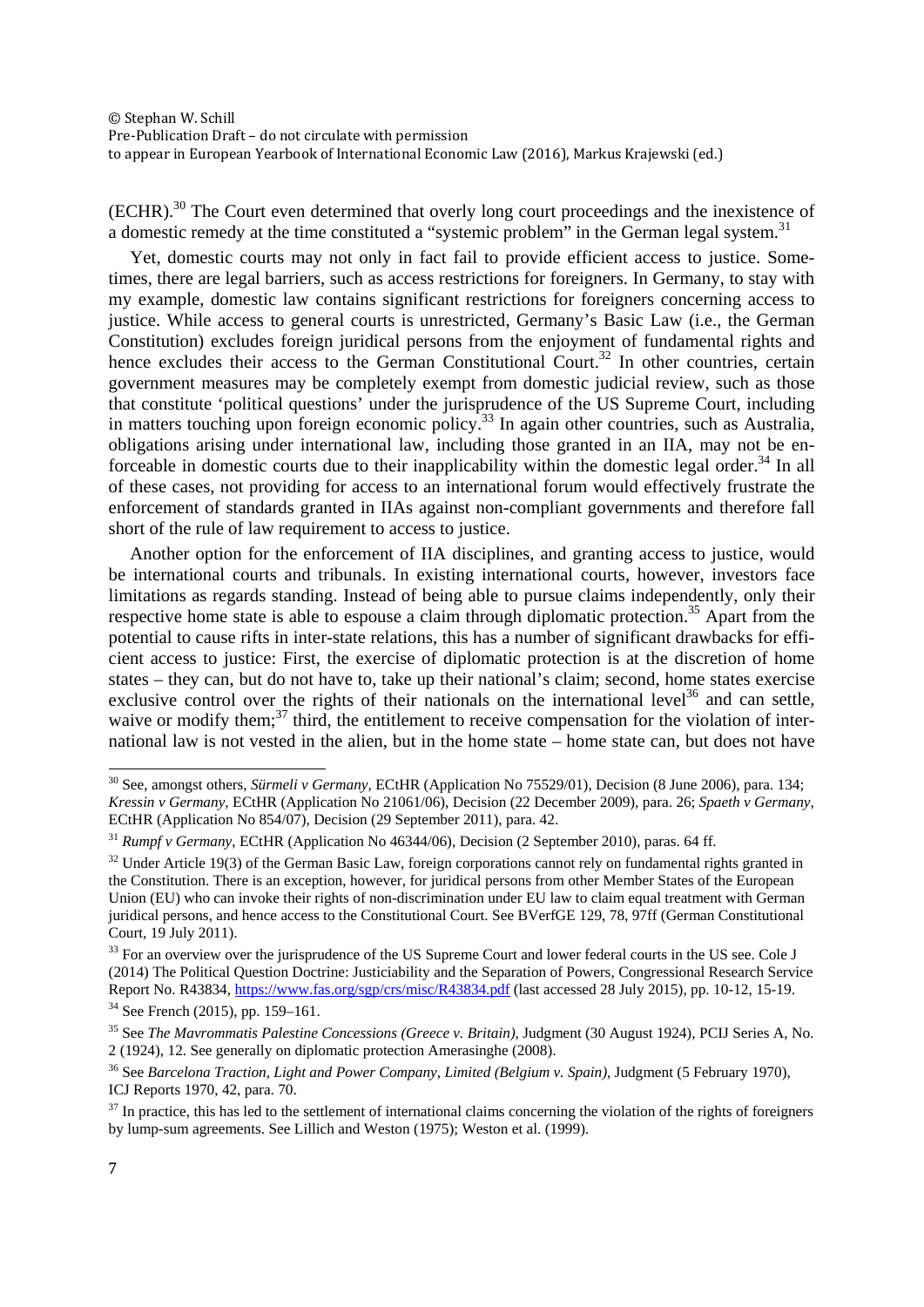to pass on the compensation to those who have actually suffered harm;<sup>38</sup> and, finally, diplomatic protection is subject to the exhaustion of local remedies.<sup>39</sup> While the latter requirement affords host states an opportunity to review and remedy their conduct, it brings the shortcomings of domestic courts back into the picture. Existing international courts dealing with investment disputes at an inter-state level are therefore hardly a viable option for the effective enforcement of IIA standards and granting access to justice to affected investors. Conversely, a return to inter-state enforcement of IIAs may also bring power-relations between states that are reminiscent of gunboat diplomacy, and therefore contravene the idea of the rule of law, back into international investment relations.40

Contractual solutions for dispute resolution, including alternative means for settling disputes, such as conciliation or mediation, that some suggest as an alternative, $41$  also have considerable drawbacks in respect of access to justice under the concept of the rule of law. Above all, they are only available to investors with sufficient negotiating power. While large-scale investment contracts have always contained arbitration, choice of law, stabilisation, or internationalisation clauses, small- or medium-sized investors, who play an important part in foreign investment relations, often lack the necessary bargaining power to negotiate such protections. Moreover, contractual solutions are unavailable to investors that make their investments based on a country's general investment legislation. For them, reaching agreement with the host state on non-domestic dispute settlement will be difficult once a dispute has arisen. In such cases, treaty-based arbitration clauses are the only fall-back option to hold host states efficiently accountable and therefore fulfilling rule of law ideals for investor-state relations.

In sum, ISDS compensates for a number of limitations that may exist for foreign investors under domestic law, other instruments of international law, and contracts as regards access to justice as a requirement of the concept of the rule of law. In many cases, domestic courts in developing and developed countries will not be able, for the reasons discussed above, to ensure the comprehensive and neutral enforcement of IIA disciplines.<sup>42</sup> Existing international courts would not be sufficient either. As a consequence, proposals to limit access to ISDS by foreign investors should be analysed critically and assessed in light of the question of whether alternatives are able to serve not only the interests of host states in preserving policy space, but also the interest in holding states accountable for compliance with obligations contained in IIAs under the concept of the rule of law.

 $38$  Borchard (1915), pp. 356-359, 383-388; Hagelberg (2006), p. 51. Home states are therefore under no obligation to pass the compensation on to those investors that have actually suffered the harm.

<sup>39</sup> See Amerasinghe (2005); Cancado Trindade (1983).

<sup>40</sup> See Johnson and Gimblett (2012).

<sup>&</sup>lt;sup>41</sup> Public Statement on the International Investment Regime, 31 August 2010, http://www.osgoode.yorku.ca/publicstatement-international-investment-regime-31-august-2010/ (last accessed 28 July 2015), para. 10; see also Yackee  $(2008).$ 

 $42$  Certainly, the situation of investors behaving opportunistically and attempting to renege on their original promises also exists. However, the host state as a sovereign actor does not depend on dispute settlement mechanisms to make investors comply with his or her obligations, but can typically react to such conduct by unilaterally imposing sanctions. The states' ability to impose and enforce decisions unilaterally is also the deeper justification for having a unilateral right of recourse for foreign investors. It is a corollary and no more than a modest limitation on host state sovereignty.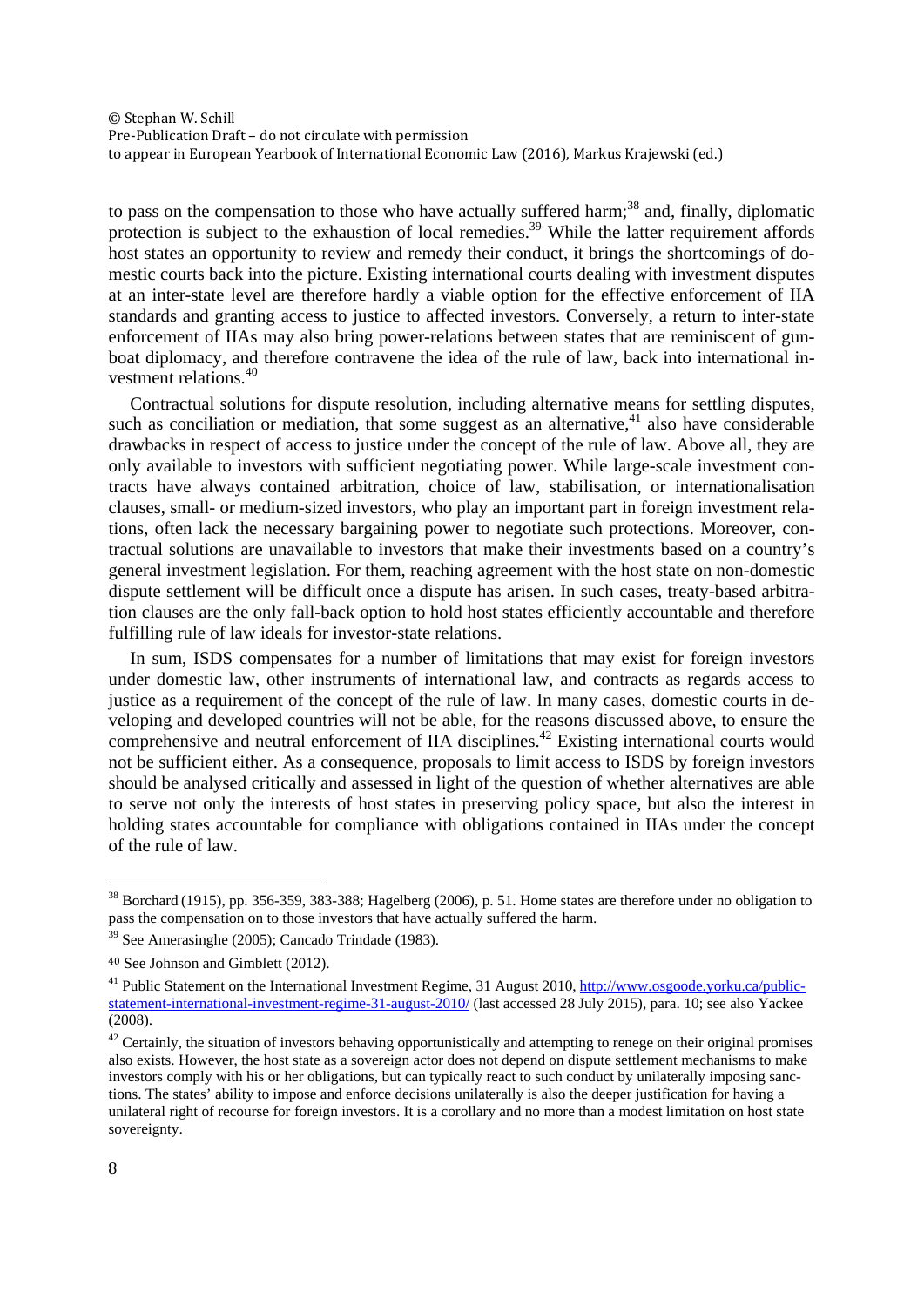Certainly, a newly created international court in which investors have direct access to enforce IIA disciplines would be an alternative, but such a court, while recently discussed in various quarters $43$  does not yet exist, and it is highly uncertain whether it will ever come into existence. For the moment, investor-state arbitration is therefore the only viable option to grant access to justice to foreign investors and to allow enforcement of IIA disciplines in a neutral forum. This notwithstanding, ISDS is not immune from criticism. On the contrary, viewing it as an instrument furthering the rule of law requires that investor-state arbitration itself, and those serving as arbitrators, have to be faithful to the requirements of the rule of law. However, unlike critics, I have faith that arbitrators are able to live up to high rule of law standards and fulfil the expectations commonly vested in adjudicatory institutions that administer justice and control the exercise of public authority. This requires that arbitrators orient their decision-making towards administering justice in accordance with the idea of the rule of law and with sufficient respect for competing public interests. That they can, and in many cases already do so, is what the next section will address.

#### **3. Mechanisms of State Control of Arbitration**

Kate Miles' criticism of the international investment regime not only stems from its institutional structure involving a right of action of foreign investors against government conduct at the international level; it is closely connected to her assessment of the sociological consequences choosing arbitration to settle investor-state disputes has on how public interests are dealt with. In her view, the sociological composition of the arbitration bar is responsible for interpretations of IIA standards, conduct of hearings, and drafting of awards that show an "apparent reluctance to address adequately non-investment issues within awards and a lack of appreciation of the distinct character of ISDS from that of international commercial arbitration."44 It is the cultural context that arbitration brings with it in the resolution of investor-state disputes that Miles views as a fundamental problem for the protection of public interests in the international investment regime. Echoing other critical voices in the field, she suggests that ISDS is subject to capture by a small group of particularly influential arbitrators that have preponderant influence on how the law is applied and further developed.<sup>45</sup>

The point I take issue with here is not that many of those who regularly sit as arbitrator have a commercial arbitration mind-set. I have criticised this myself and advocated that more attention should be paid to both public international and comparative public law in order to make the in-

<sup>&</sup>lt;sup>43</sup> See the European Commission's proposal for a permanent TTIP Tribunal, European Commission, Press Release: Commission Proposes New Investment Court System for TTIP and Other EU Trade and Investment Negotiations, 16 September 2015, http://europa.eu/rapid/press-release\_IP-15-5651\_en.htm (last accessed 15 October 2015). See further UNCTAD (2015) World Investment Report 2015: Reforming International Investment Governance. http://unctad.org/en/PublicationsLibrary/wir2015\_en.pdf, (last accessed 28 September 2015), p. 152. 44 Miles (2016), section 1.

 $45$  See the discussion of the community of investment arbitrators in Miles (2016), section 2.2. For other particularly critical views of how a small group of arbitrators allegedly captured the investment field see Eberhardt P, Olivert C (2012) Profiting from Injustice: How Law Firms, Arbitrators and Financiers Are Fuelling an Investment Arbitration Boom, Corporate Europe Observatory and the Transnational Institute, http://www.tni.org/profitingfrominjustice.pdf (last accessed 29 July 2015), pp. 35-55; Sornarajah (2015), pp. 27-28.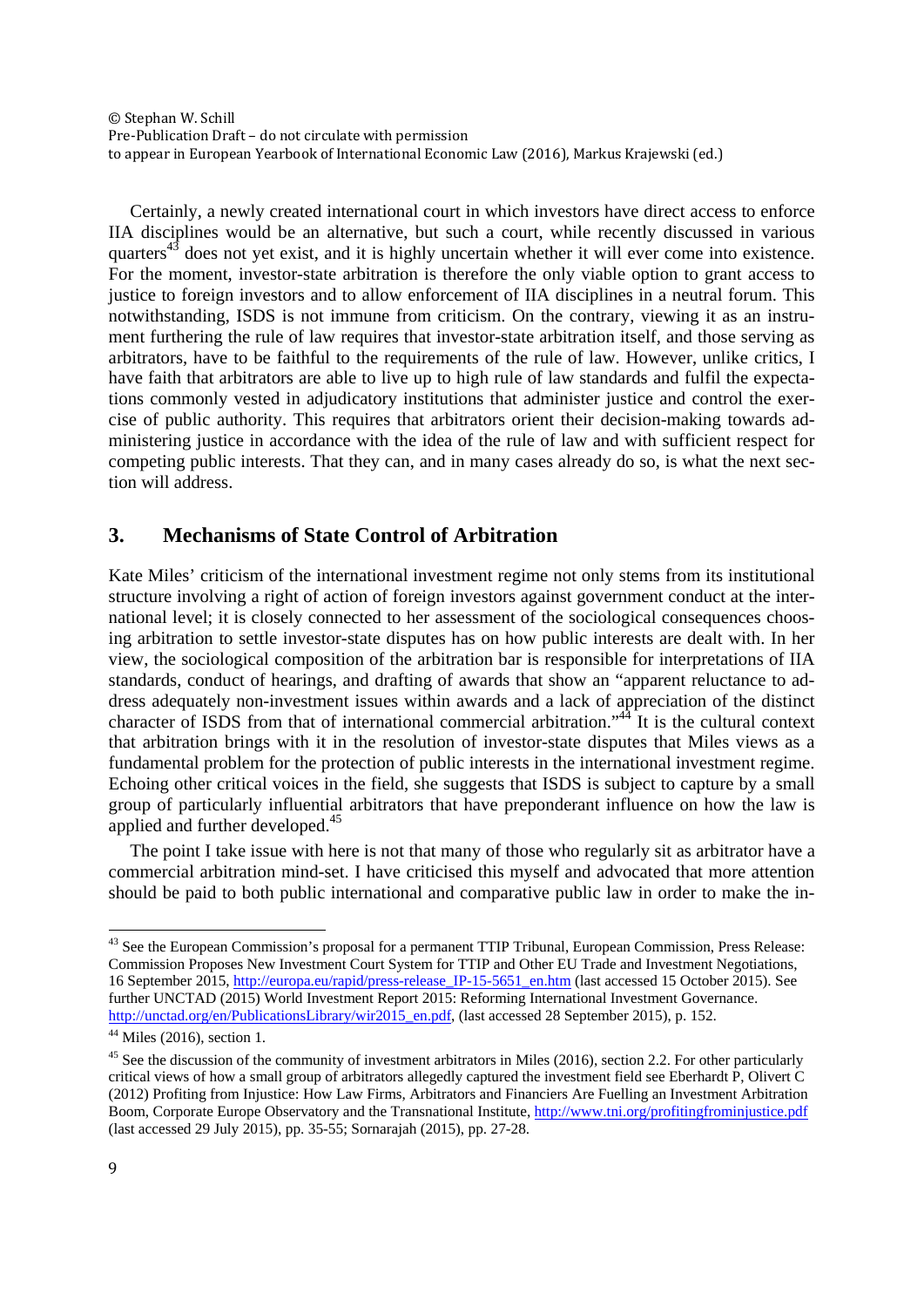ternational investment regime more legitimate, produce better and fairer results, provide more convincingly reasoned decisions, and ensure regard for competing non-investment concerns and public policies.<sup>46</sup> I also do not cast into doubt that the investment arbitration community has developed its own epistemic, or interpretive culture,  $47$  and that that community's core of repeatedly appointed arbitrators is particularly influential in further developing international investment law.48 What I take issue with in Kate Miles' account is the suggestion that a certain commercial mind-set of arbitrators is a given and cannot be changed, that states have little possibilities for changing it, and that in consequence arbitrators, rather than states dominate the system. What Miles disregards, in my view, are the control mechanisms states have at their disposal to ensure that arbitrators stay within their mandate and develop the law in line with states' expectations.

First, it is important to see that investment treaty arbitrators are not self-entitled, neither individually nor as a group, nor is the legal basis upon which the resolution of investor-state disputes rests removed from state control. On the contrary, arbitrators derive their power to adjudicate and decide individual disputes from the choice of the parties to IIAs. It is states that chose to provide for the possibility to settle investment disputes by means of arbitration between foreign investors and host states; it is states that provided for the choice of arbitrators by investors and states as disputing parties. Furthermore, in their appointment decisions disputing parties are not limited to certain individuals or members of a specific group, but are free to choose anybody as arbitrator who meets the necessary standards of independence and impartiality. Thus, the decisions arbitral tribunals produce, the way they interpret IIA standards, and the attention they give to noninvestment concerns, is not an unavoidable consequence of a specific *esprit des corps* of the arbitration community, but results from the choices of contracting parties to IIAs. It is states who tailor the contours of investment dispute settlement, not arbitrators. For example, arbitral rules can be tailored, as is actually the case with the most-used rules in investor-state disputes, namely the rules applicable pursuant to the Convention on the Settlement of Investment Disputes Between States and Nationals of Other States (ICSID Convention),<sup>49</sup> to ensure that the majority of arbitrators on individual tribunals can trace their appointments either directly to the respondent state's consent, or are indirectly legitimised through the consent given by contracting states of the ICSID Convention to the appointing authority, which is the Chairman of ICSID's Administrative Council, and to the individuals nominated by states as members of ICSID's List of Arbitrators.50 Similarly, it is states, not arbitrators, who crafted the applicable law under IIAs. States,

 

<sup>48</sup> The structure of the community of investment arbitrators and their influence on how investment disputes are decided is the subject of a number of recent empirical sociological studies. See Franck et al. (2015); Pauwelyn J (2015) WTO Panelists Are from Mars, ICSID Arbitrators Are from Venus – Why? And Does It Matter? http://dx.doi.org/10.2139/ssrn.2549050 (last accessed 29 July 2015); Puig (2014). Earlier studies include Kapeliuk

<sup>46</sup> See Schill (2010).

 $47$  On the influence of epistemic communities on interpretation see Karton (2013); see further Waibel (2015).

<sup>(2010);</sup> Fontoura Costa (2011); Waibel M, Wu Y (2011) Are Arbitrators Political? Working Paper, http://www.wipol.uni-bonn.de/lehrveranstaltungen-1/lawecon-workshop/archive/dateien/waibelwinter11-12 (last accessed 29 September 2015).

<sup>&</sup>lt;sup>49</sup> Convention on the Settlement of Investment Disputes Between States and Nationals of Other States (adopted 18 March 1965, entered into force 14 October 1966) 575 UNTS 159.

<sup>&</sup>lt;sup>50</sup> Pursuant to Article 37(2) ICSID Convention the respondent state has to agree to a sole arbitrator deciding the dispute (lit a) or, in addition to appointing one arbitrator at will, agree to the president of the Tribunal (lit b). Failing such agreement, the Chairman of the Administrative Council shall appoint the presiding arbitrator after consulting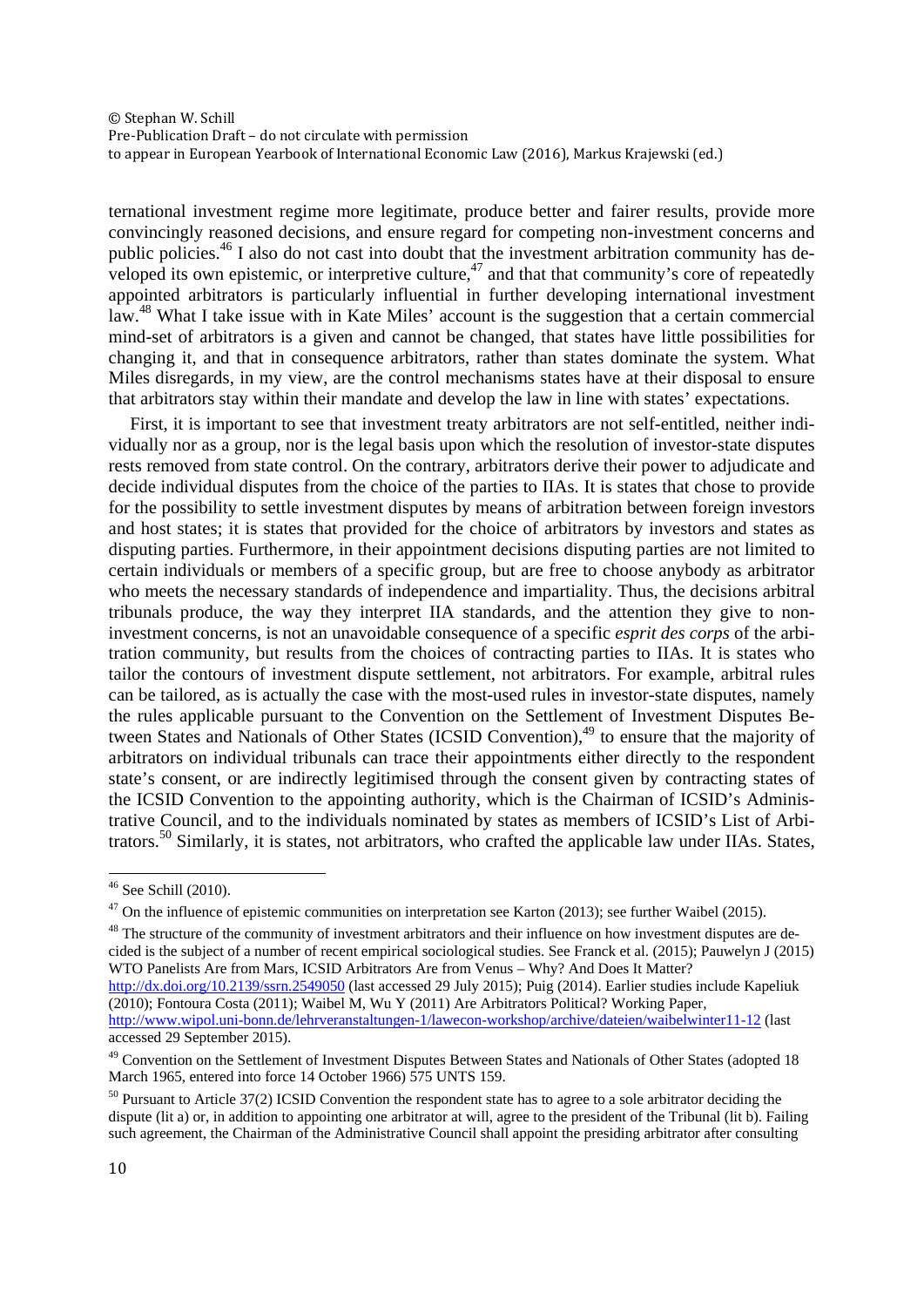in other words, are the actors responsible for creating international investment law and ISDS and controlling its further development.

Second, it is crucial to note that the power of arbitral tribunals is limited to an individual case. This one-off nature of arbitration increases the influence of states over the dispute settlement process as compared to a permanent international court, concomitantly reducing the power of arbitrators. Although arbitral tribunals, through the use of precedent, contribute to the further development of international investment law, there is no institutional rationale for them to do so that is comparable to that of a permanent international court, which would strive for interpretive hegemony. Santiago Montt designates the underlying logic of the investment arbitration system as a "BIT lottery",<sup>51</sup> arguing that states had no interest in creating a permanent investment court because that would have increased the risk of such a court going in the wrong direction in interpreting vague IIA standards. Instead, states deliberately risked incoherence by opting for arbitration in order to reduce systemic effects of individual decisions. If, for example, the decision in *Bilcon v. Canada*, as Miles argues,<sup>52</sup> is incorrect, it is less likely to perpetuate itself in a system of one-off arbitration as compared to a system that is subject to the jurisdiction of a permanent international court or appellate body.

Furthermore, the state's influence in the appointment of arbitral tribunals arguably brings arbitrators closer to domestic democratic processes than judges in permanent international courts who are appointed for a term of several years, are empowered to hear an indeterminate number of cases, and are subject to complex inter-governmental bargains about positions in international organisations.53 Likewise, the ratio of party-appointed *ad hoc* judges to permanent members is smaller (for example, 1 to 15 or 16 in the International Court of Justice) than in a three-member tribunal where one out of three members has been directly appointed by the state and the presiding arbitrator may also have its consent. This is a democratic advantage of international arbitration over permanent international courts that is often disregarded.

Third, the appointment system in investor-state arbitration also ensures on the long-term that arbitrators have an interest in settling investment disputes and further developing investment law in ways that are consistent with the expectations of states parties to IIAs. Unlike critics who argue that arbitrators as a group, independently of whether they are usually investor- or state-

<u> 1989 - Johann Barn, mars ann an t-Amhain ann an t-Amhain ann an t-Amhain ann an t-Amhain an t-Amhain ann an </u>

both parties (Article 38 ICSID Convention). In making appointment choices, the Chairman is limited to individuals that Member States have nominated to be included in the List of Arbitrators (see Article 40(1) ICSID Convention. Other arbitration rules frequently applied in investment treaty arbitrations, such as the United Nations Conference on International Trade Law (UNCITRAL) Arbitration Rules (the revised version of 2010, and the latest version of 2013 incorporating the UNCITRAL Rules on Transparency for Treaty-Based Investor-State Arbitration are available at http://www.uncitral.org/uncitral/en/uncitral\_texts/arbitration/2010Arbitration\_rules.html (last accessed 29 July 2015) or the Rules Governing the Additional Facility for the Administration of Proceedings by the Secretariat of the International Centre for Investment Disputes (ICSID Additional Facility Rules) (latest version effective as of 10 April 2006) reprinted in ICSID Additional Facility Rules, Document ICSID/11, April 2006,

https://icsid.worldbank.org/apps/ICSIDWEB/icsiddocs/Documents/AFR\_English-final.pdf (last accessed 30 July 2015) are slightly more complicated, but they can be applied so as to ensure that states face a majority on the arbitral tribunal that they are comfortable with or that is legitimised through appointment by a truly neutral appointment authority in a process in which the state party participates.

 $51$  Montt (2009), p. 157.

<sup>52</sup> Miles (2016), section 4.

<sup>53</sup> For this argument see Schill (2015b), p. 4.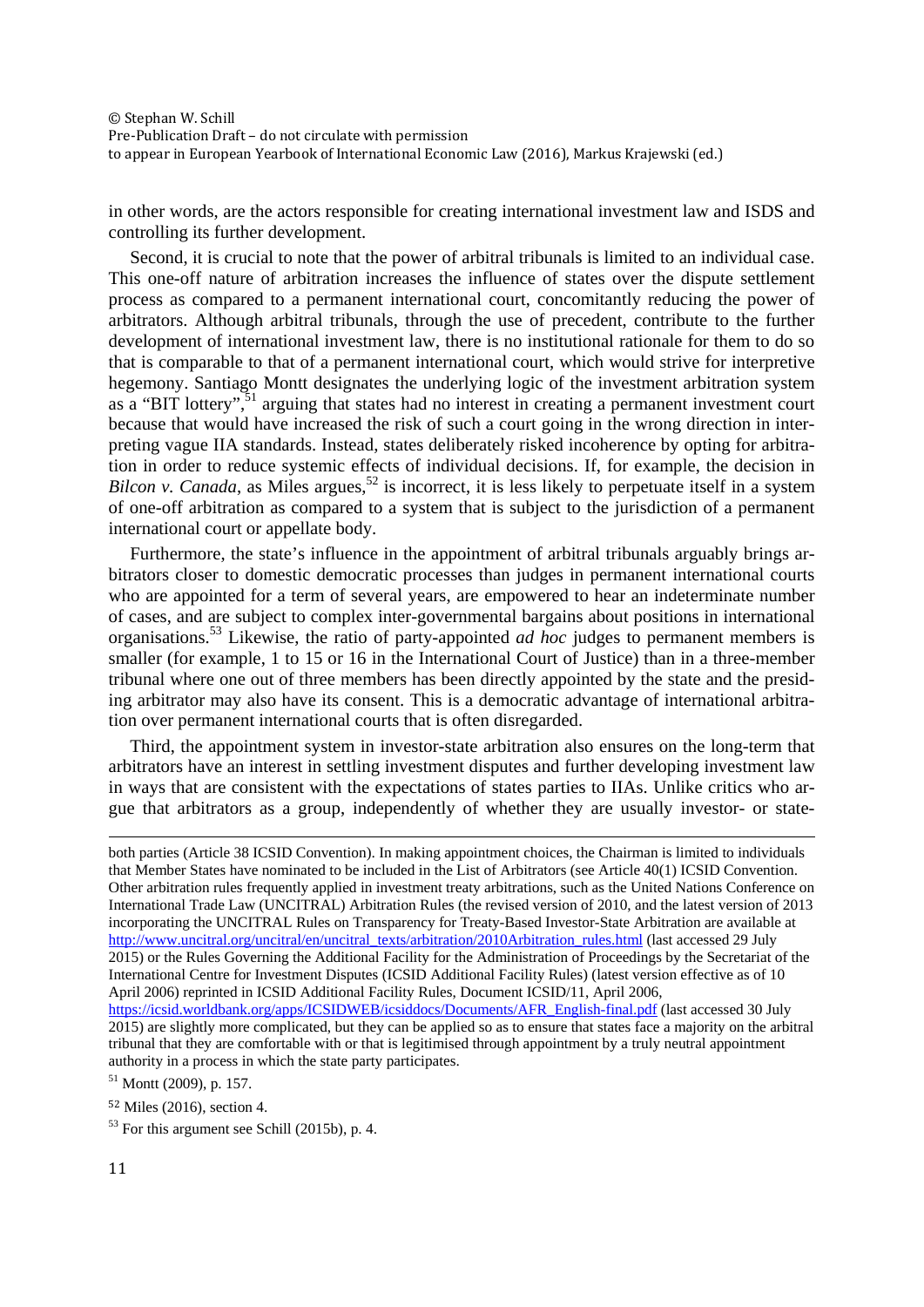appointed, have an interest in rendering investor-friendly decisions because only investors can bring future claims that may result in reappointments.<sup>54</sup> I see the reappointment system as functioning in the reverse fashion. Assuming (with critics) that all arbitrators have an interest in being reappointed, and therefore assuming that they have an incentive to align their decision-making and interpretative methods, including the extent of policy space they grant, with the interests of those actors that keep the system running, it is states, and not investors, that are relevant for ensuring the long-term viability of international investment law. It is states, and not investors, that can make, and in fact have made, use of their treaty-making powers, their powers to terminate investment treaties, and their powers of interpretation, to bring change to the system. What is more, they could, if they choose to do so, even bring down the system altogether. It is therefore states, not investors, upon whom the long-term viability of the system depends.

Given that states have crafted ISDS as a mechanism for the neutral resolution of investment disputes, arbitrators not only have an incentive to be independent and impartial, but also to adapt their decision-making to changing expectations, including the increasing respect for what states parties to IIAs consider as part of their public interests. What these interests are can be brought to the attention of arbitral tribunals through the submission of respondent states and of the nondisputing state party.<sup>55</sup> The reappointment process for arbitrators can therefore function as a mechanism by means of which states can implement changes among the group of decisionmakers and their prevalent thinking. Accordingly, what some perceive as a fundamental flaw in system-design, namely dispute settlement by one-off arbitral tribunals, could be viewed as a gateway for change and adaptation to outside criticism, rather than a threat to the legitimacy of ISDS. In the end, it is the parties themselves, in particular states, who are not only responsible for the jurisprudence arbitral tribunals produce and the sociological composition of the core group of investment arbitrators that are particularly influential in further developing investment law, but are also in a position to use their appointment powers to change the sociological composition of those who serve as arbitrators, as well as their treaty-making powers to adapt the legal bases for resolving investor-state disputes.

Finally, ISDS does not take place in a void, but is embedded in a functioning system of separation of powers between arbitrators as adjudicators and contracting states as legislators. States are not at the mercy of arbitral interpretations of IIA standards, but retain influence over the way tribunals further develop international investment law. Apart from their powers to terminate, modify, and amend IIAs, they can influence arbitral jurisprudence, and correct arbitral interpretations they disagree with, through joint interpretations, which are binding on tribunals pursuant to Art.  $31(3)(c)$  of the Vienna Convention on the Law of Treaties.<sup>56</sup> Such interpretations have at times occurred in the investment treaty context and been generally respected by arbitral tribunals. Binding interpretations by the Free Trade Commission (FTC) under NAFTA, a treaty organ

 $<sup>54</sup>$  For this argument see Van Harten (2007), p. 167 ff.; Van Harten (2010).</sup>

<sup>55</sup> Some IIAs provide expressly for the possibility of non-disputing party submissions; see eg Article 10.20.2 of the Dominican Republic–Central America–United States Free Trade Agreement (CAFTA-DR), https://ustr.gov/tradeagreements/free-trade-agreements/cafta-dr-dominican-republic-central-america-fta/final-text (last accessed 15 October 2015). Yet, even in the absence of such an explicit provision, tribunals are generally able to suggest such submissions, and in practice have done so (see eg *Aguas del Tunari, S.A. v. Republic of Bolivia*, ICSID Case No. ARB/02/3, Decision on Respondent's Objections to Jurisdiction (21 October 2005), paras. 45–49).

<sup>&</sup>lt;sup>56</sup> See further on the impact of states' interpretations of IIAs, Roberts (2010).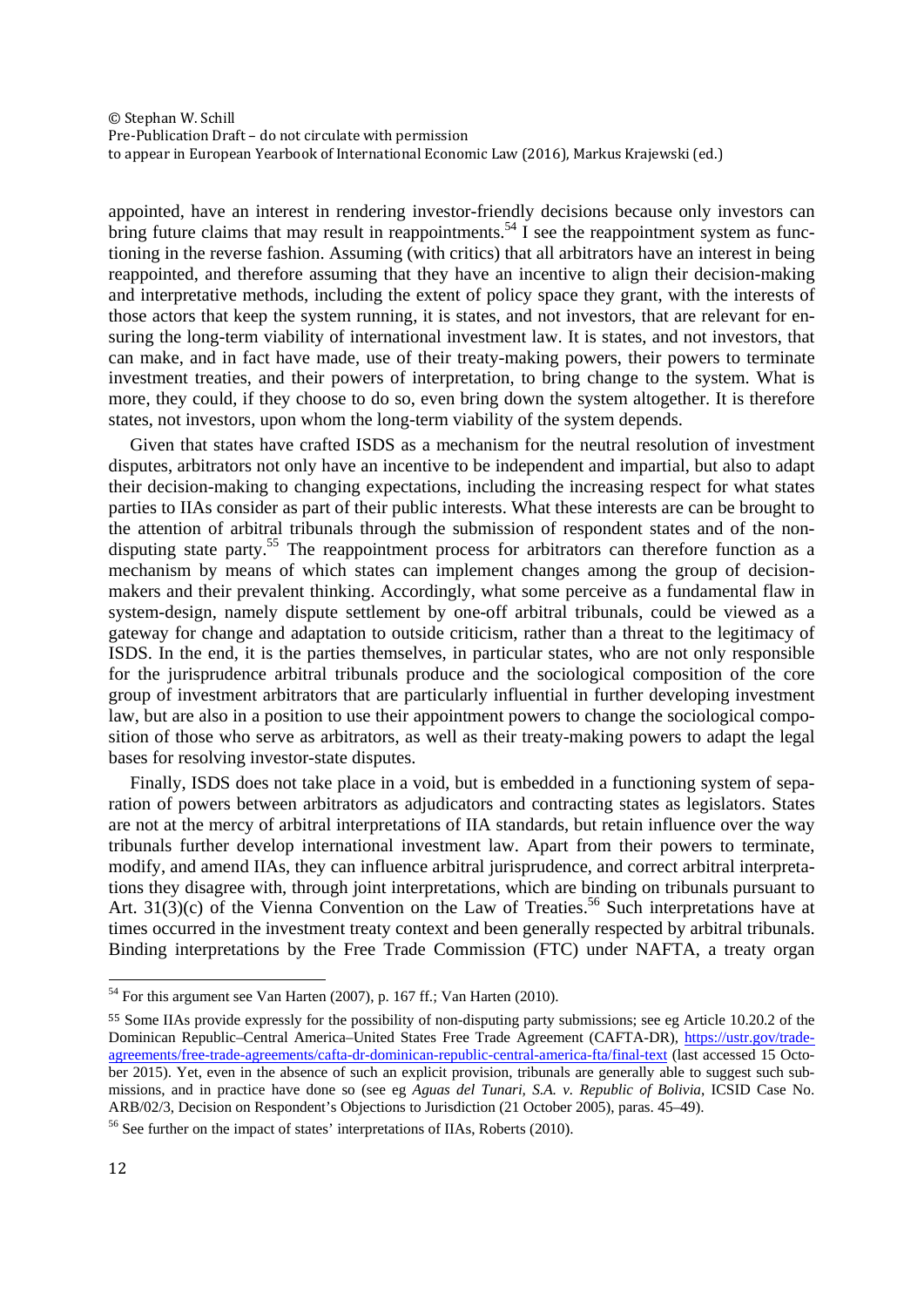mandated inter alia for this purpose, are probably the prime example for how arbitral tribunals can be embedded into a functioning separation of powers framework.<sup>57</sup> Another example of a joint interpretation<sup>58</sup> are the diplomatic notes Argentina and Panama exchanged after the jurisdictional decision in *Siemens v. Argentina*59 in order to clarify that the most-favoured-nation clause in their BIT would not apply to more favourable access conditions granted under the host state's third-country BITs along the lines first set out in *Maffezini v. Spain*. 60

All in all, through the appointment and reappointment of arbitrators, the parties to individual disputes, and amongst them predominantly states, exercise control over arbitral tribunals and are able to influence the future direction of arbitral jurisprudence. Similarly, states' powers to terminate and renegotiate IIAs, as well as to issue joint interpretations allow states to limit the systemic effects of arbitral decisions they disagree with. All of this shows that states retain power to ensure a fair balance between investment and non-investment concerns within the existing system and are not at the mercy of arbitral discretion. Instead, states in investment treaty arbitration receive what they have bargained for and are able to continuously monitor, and react to imbalances of that bargain.

### **4. Arbitral Tribunals and Their View of Public Interests**

Turning away from the institutional relations between states and arbitral tribunals, it is also difficult to see how a commercial mind-set prevails in the practice of investment treaty arbitration and operates to the detriment of public interests. Not only does Miles not mention actual examples of cases that she considers have incorrectly cut short non-investment concerns or reduced host states' regulatory power to protect them; she also gives short thrift to the long string of cases in which arbitral tribunals expressly have recourse to what I call public law thinking and public law rationales in order to interpret IIA standards in ways that are respectful of non-investment concerns, thus granting states considerable leeway to pursue what they consider to be in their public interests. The existence of these cases casts doubt on the argument that the commercialmindedness of the arbitral community has undue impact on the interpretation of IIAs to the detriment of public interests.

One example of an argumentative technique that has its root in public law thinking which arbitral tribunals frequently use in order to take account of non-investment concerns in the inter-

 $57$  The FTC has issued an Interpretive Note through which the interpretation of fair and equitable treatment under NAFTA was tied to customary international law and that infused transparency into the decision-making of arbitral tribunals. See NAFTA Free Trade Commission, Notes of Interpretation of Certain Chapter 11 Provisions, 31 July 2001, http://www.sice.oas.org/tpd/nafta/Commission/CH11understanding\_e.asp (last accessed 30 July 2015). Arbitral tribunals have, with some initial quarrels as to whether interpretations should affect ongoing proceedings, accepted and followed that interpretation. Most recently see *Clayton and others and Bilcon of Delaware, Inc. v. Government of Canada*, UNCITRAL (NAFTA), Award on Jurisdiction and Liability (17 March 2015), paras. 432–433.

<sup>58</sup> This incident is reported in *National Grid plc v. The Argentine Republic,* UNCITRAL, Decision on Jurisdiction (20 June 2006), para. 85.

<sup>59</sup> See *Siemens AG v. The Argentine Republic,* ICSID Case No. ARB/02/8, Decision on Jurisdiction (3 August 2004), paras. 82-110.

<sup>60</sup> *Emilio Agustín Maffezini v. The Kingdom of Spain*, ICSID Case No. ARB/97/7, Decision of the Tribunal on Objections to Jurisdiction (25 January 2000), paras. 38-64.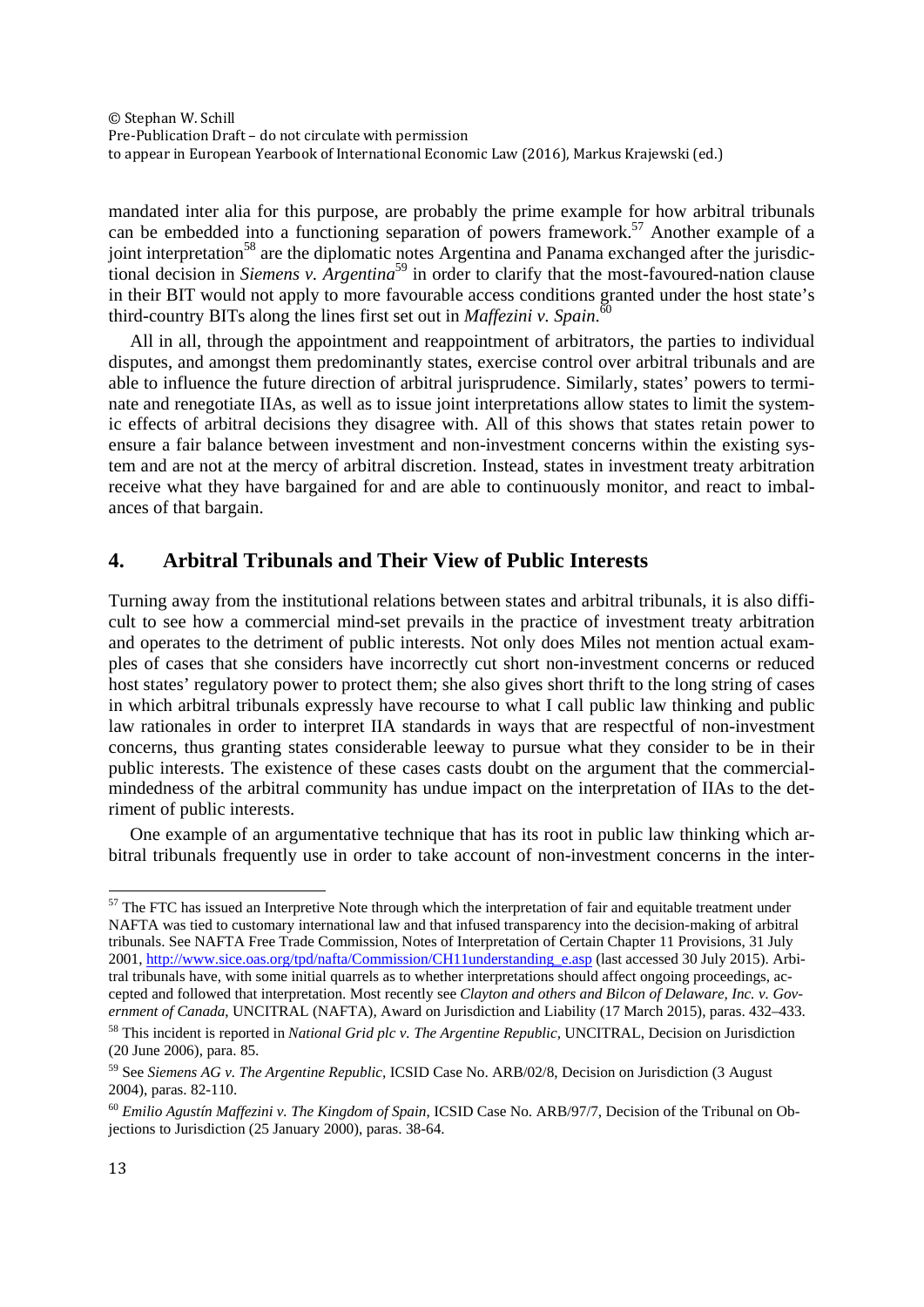pretation of investment treaty standards, thereby safeguarding host states' policy space is recourse to proportionality balancing.<sup>61</sup> Already early on, the Tribunal in *Tecmed v. Mexico* was strongly influenced by the jurisprudence of the ECtHR on the First Optional Protocol to the ECHR when adopting the Court's proportionality test in order to determine when state measures turn from a regulation not requiring compensation into a compensatory indirect expropriation.<sup>62</sup> The Tribunal's point of departure was that "[t]he principle that the State's exercise of its sovereign powers within the framework of its police power may cause economic damage to those subject to its powers as administrator without entitling them to any compensation whatsoever is undisputable.<sup>"63</sup> Only measures that interfered with foreign investment to achieve a public purpose in a disproportionate manner would require compensation.<sup>64</sup> Alternatively, discriminatory action or the existence of specific commitments given to the foreign investor that the government would refrain from such regulation could also trigger compensation.<sup>65</sup> Applied in this way, proportionality reasoning helps to achieve a balance between the interest of the affected investor and the public interest that is to be protected by the host state's measure in question.

Yet, proportionality analysis is not limited to the expropriation context. It is increasingly also used by arbitral tribunals when applying the concept of fair and equitable treatment. For example, far from constituting an absolute and fixed threshold that government conduct cannot pass without incurring liability, the Tribunal in *Saluka v. Czech Republic* considered that "[t]he determination of a breach of [fair and equitable treatment] … requires a weighing of the Claimant's legitimate and reasonable expectations on the one hand and the Respondent's legitimate regulatory interests on the other."<sup>66</sup> Under this reasoning, fair and equitable treatment does not prohibit changes to the regulatory framework in place; it only requires that host states give due consideration to the position of investors and weigh the importance of the continuation of a specific regulatory framework against the benefits and need for change. All in all, as this interpretation shows,

 $<sup>61</sup>$  For more in-depth discussion of the principle of proportionality in investment treaty arbitration see Bücheler</sup> (2015); Kingsbury and Schill (2010); Stone Sweet (2010); Leonhardsen (2012); Henckels (2012).

<sup>62</sup> See *Tecnicas Medioambientales Tecmed S.A. v. United Mexican States*, ICSID Case No. ARB (AF)/00/2, Award (29 May 2003), paras. 113-122.

<sup>63</sup> *Tecnicas Medioambientales Tecmed S.A. v. United Mexican States*, ICSID Case No. ARB (AF)/00/2, Award (29 May 2003), para. 119.

<sup>64</sup> *Tecnicas Medioambientales Tecmed S.A. v. United Mexican States*, ICSID Case No. ARB (AF)/00/2, Award (29 May 2003), para. 122 (stating that one needed to "consider, in order to determine if [the interferences] are to be characterised as expropriatory, whether such actions or measures are proportional to the public interest presumably protected thereby and to the protection legally granted to investments, taking into account that the significance of such impact has a key role upon deciding the proportionality").

<sup>&</sup>lt;sup>65</sup> See *Methanex Corporation v. United States of America*, UNCITRAL (NAFTA), Final Award of the Tribunal on Jurisdiction and Merits (3 August 2005) Part IV, ch D, para. 7 ("In the Tribunal's view, Methanex is correct that an intentionally discriminatory regulation against a foreign investor fulfils a key requirement for establishing expropriation. But as a matter of general international law, a non-discriminatory regulation for a public purpose, which is enacted in accordance with due process and, which affects, inter alios, a foreign investor or investment is not deemed expropriatory and compensable unless specific commitments had been given by the regulating government to the then putative foreign investor contemplating investment that the government would refrain from such regulation.").

<sup>66</sup>*Saluka Investments B.V. v. Czech Republic*, UNCITRAL, Partial Award (17 March 2006), para. 306.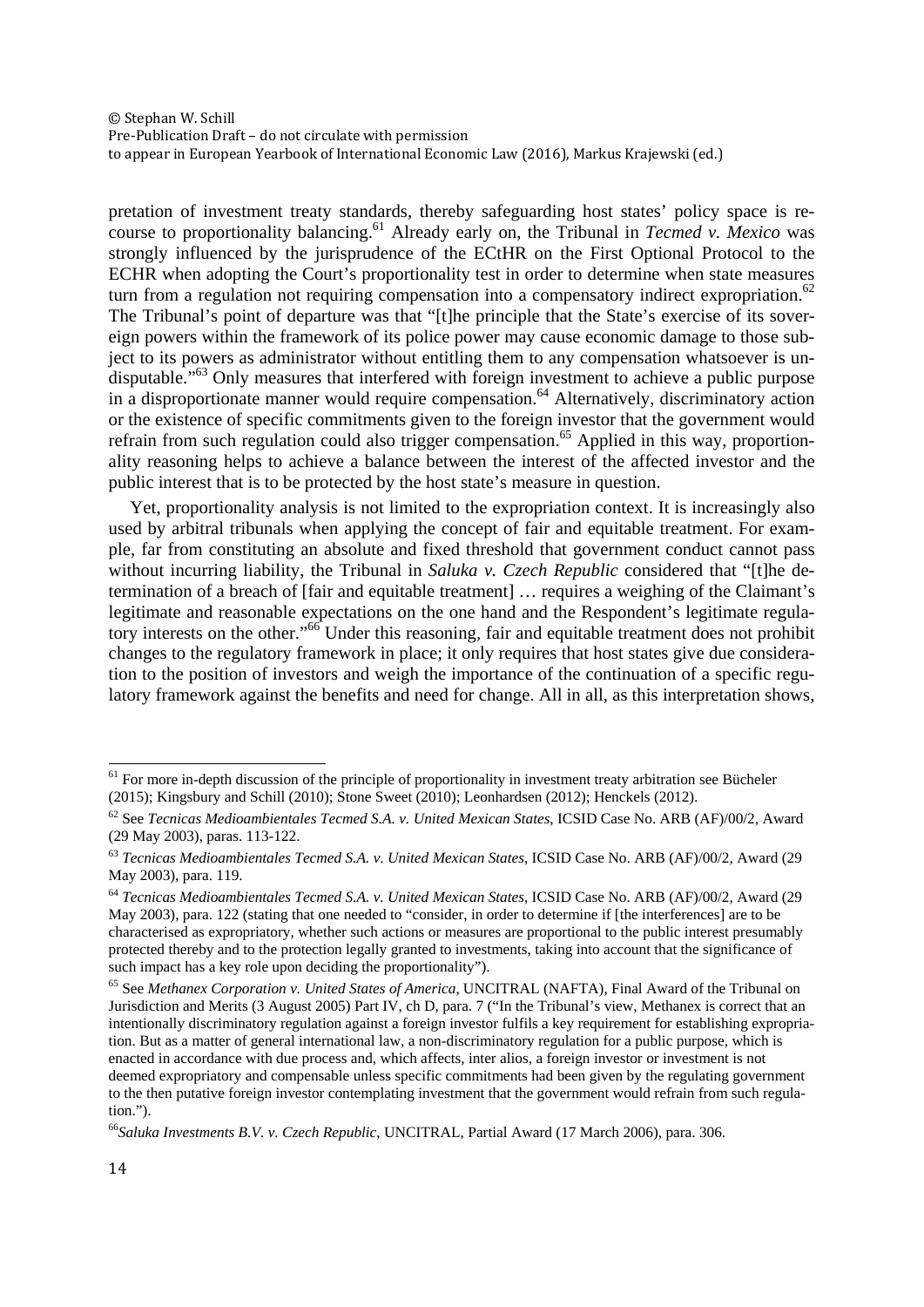fair and equitable treatment does not immunise investors from regulatory changes unless host states have made specific promises to the contrary.<sup>67</sup>

Most recently, the Tribunal in *Occidental v. Ecuador* applied the principle of proportionality to determine the legality of a revocation of an operating license by the host state and expressly placed it into a comparative public law context:

The application of the principle of proportionality may be observed in a variety of international law settings, including cases in which the proportionality of countermeasures taken in trade disputes is challenged before a WTO Panel under the General Agreement on Tariffs and Trade ("GATT").

On the application of proportionality generally in the context of administrative action, the most developed body of jurisprudence is in Europe. It is very well-established law in a number of European countries that there is a principle of proportionality which requires that administrative measures must not be any more drastic than is necessary for achieving the desired end. The principle has been adopted and applied countless times by the European Court of Justice in Luxembourg, and by the European Court of Human Rights in Strasbourg.

Against that background, the Tribunal observes that there is a growing body of arbitral law, particularly in the context of ICSID arbitrations, which holds that the principle of proportionality is applicable to potential breaches of bilateral investment treaty obligations.<sup>6</sup>

These decisions are not exceptions. Rather there is a more general trend to use proportionality balancing as a method to bring public interest considerations into the interpretation of IIA standards.<sup>69</sup> While proportionality analysis itself raises concerns as to its legal basis and the power it confers on arbitral tribunals, what is important for present purposes is that in practice arbitral tribunals by no means one-sidedly decide disputes in favour of foreign investors, nor disregard competing non-investment concerns.

 $67$  For another example that fair and equitable treatment does not suppress the host state's power to legislate in the public interest see *Parkerings-Compagniet AS v. Republic of Lithuania,* ICSID Case No. ARB/05/8, Award (11 September 2007), para. 332 (stating that "[i]t is each State's undeniable right and privilege to exercise its sovereign legislative power. A State has the right to enact, modify or cancel a law at its own discretion. Save for the existence of an agreement, in the form of a *stabilisation* clause or otherwise, there is nothing objectionable about the amendment brought to the regulatory framework existing at the time an investor made its investment. As a matter of fact, any businessman or investor knows that laws will evolve over time. What is prohibited however is for a State to act unfairly, unreasonably or inequitably in the exercise of its legislative power.").

<sup>68</sup> *Occidental Petroleum Corporation and Occidental Exploration and Production Company v. The Republic of Ecuador*, ICSID Case No. ARB/06/11, Award (5 October 2012), paras. 402–404.

<sup>69</sup> See *MTD Equity SDN BHD and MTD Chile S.A. v. Republic of Chile*, Award (25 May 2004), para. 109; *Azurix Corp. v. The Argentine Republic*, ICSID Case No. ARB/01/12, Award (14 July 2006), para. 311; *Fireman's Fund Insurance Company v. The United Mexican States*, ICSID Case No. ARB(AF)/02/01, Award (17 July 2006), para. 176(j); *LG&E Energy Corp, LG&E Capital Corp, LG&E International Inc. v. Argentine Republic*, ICSID Case No. ARB/02/1, Decision on Liability (3 October 2006), para. 194; *BG Group Plc. v. Republic of Argentina*, UN-CITRAL, Final Award (24 December 2007), para. 298; *National Grid P.L.C. v. Argentine Republic*, UNCITRAL, Award (3 November 2008), para. 175; *Joseph C. Lemire v. Ukraine*, ICSID Case No. ARB/06/18, Decision on Jurisdiction and Liability (14 January 2010), para. 285; *Total S.A. v. The Argentine Republic*, ICSID Case No. ARB/04/1, Decision on Liability (27 December 2010), paras. 123 and 197; *El Paso Energy International Company v. The Argentine Republic*, ICSID Case No. ARB/03/15, Award (31 October 2011), paras. 241-243 and 373; *Deutsche Bank AG v. Democratic Socialist Republic of Sri Lanka*, ICSID Case No. ARB/09/2, Award (31 October 2012), para. 522; cf. also *Antoine Goetz & Consorts et S.A. Affinage des Metaux v. Republique du Burundi*, ICSID Case No. ARB/01/2, Sentence (21 June 2012), para. 258.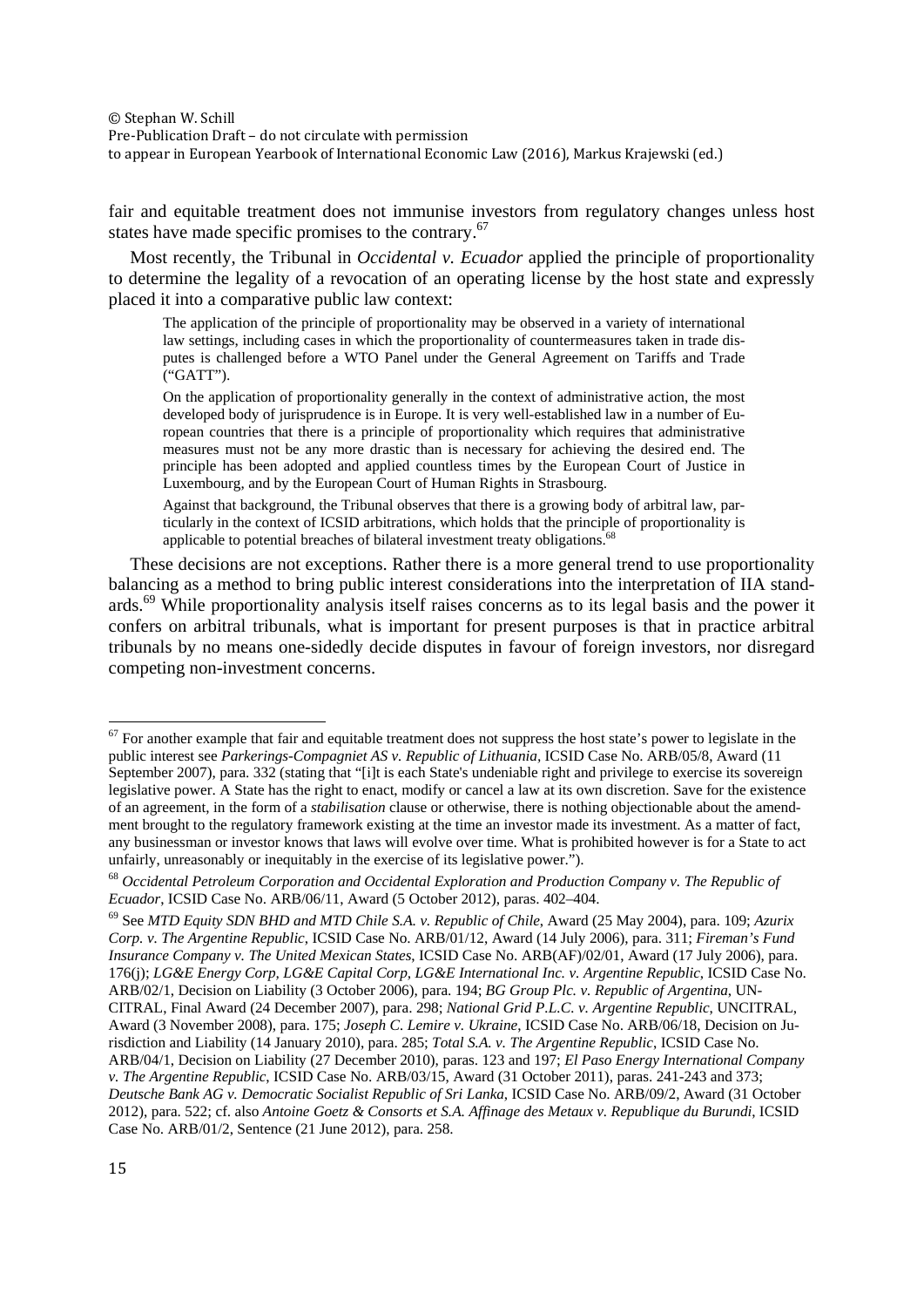Moreover, as an argumentative technique proportionality reasoning is typical for public law thinking; its use therefore illustrates a clear break with commercial law thinking that has long prevailed in investment arbitration. Through this and similar public law argumentation, tribunals ensure policy space for host states to determine and implement what they determine to be in their public interest. In addition, proportionality analysis also serves as a tool to coordinate and reconcile IIA disciplines with obligations under other international treaties, whether for the protection of the environment, human rights, or rights of indigenous people.<sup>70</sup>

In addition to recourse to proportionality reasoning, tribunals also secure that states have sufficient policy space to pursue public interests through various doctrines of deference, that is, restrictions in the depth of review of government conduct.<sup>71</sup> The Tribunal in *S.D. Myers v. Canada* perhaps most clearly caught the different dimensions of deference when it stated that investment treaty tribunals:

d[o] not have an open-ended mandate to second-guess government decision-making. Governments have to make many potentially controversial choices. In doing so, they may appear to have made mistakes, to have misjudged the facts, proceeded on the basis of a misguided economic or sociological theory, placed too much emphasis on some social values over others and adopted solutions that are ultimately ineffective or counterproductive. The ordinary remedy, if there were one, for errors in modern governments is through internal political and legal processes, including elections.<sup>72</sup>

Likewise, the Tribunal in *Tecmed v. Mexico* observed that, in determining whether a regulatory act constituted an indirect expropriation,

the analysis starts at the due deference owing to the State when defining the issues that affect its public policy or the interests of society as a whole, as well as the actions that will be implemented to protect such values, such situation does not prevent the Arbitral Tribunal, without thereby questioning such due deference, from examining … whether such measures are reasonable with respect to their goals, the deprivation of economic rights and the legitimate expectations of who suffered such deprivation.<sup>7</sup>

While there is not yet a uniform line of reasoning, nor a uniform standard of deference applied by arbitral tribunals, tailoring the standard of review is a wide-spread technique arbitral tribunals use to ensure that states dispose of sufficient room for manoeuvre in implementing public policies to protect non-investment concerns. What is more, just as proportionality reasoning, recourse to deference and similar concepts indicating a reduced standard of review reflects public law and public international law thinking, thus constituting a clear break with commercial lawinspired techniques of interpretation and dispute resolution.<sup>74</sup>

Finally, there is a notable move in investment treaty arbitration more generally to interpret IIA standards against the benchmark of comparative public law. While this development is only

 $70$  See van Aaken (2009), pp. 502–506; Schill (2012a).

 $71$  For more in depth discussion see Schill (2012b); Burke-White and von Staden (2010a); Burke-White and von Staden (2010b); Henckels (2012). For a different reading of arbitral decisions as not showing sufficient restraint see Van Harten (2013).

<sup>72</sup> *SD Myers, Inc v Canada*, UNCITRAL (NAFTA), Partial Award, 13 November 2000), para. 261. 73 *Tecnicas Medioambientales Tecmed S.A. v. United Mexican States*, ICSID Case No. ARB (AF)/00/2, Award (29 May 2003), para. 122.

<sup>74</sup> For an in-depth discussion of the conceptual foundations of deference in public and public international law see Schill (2012b), pp. 585-594.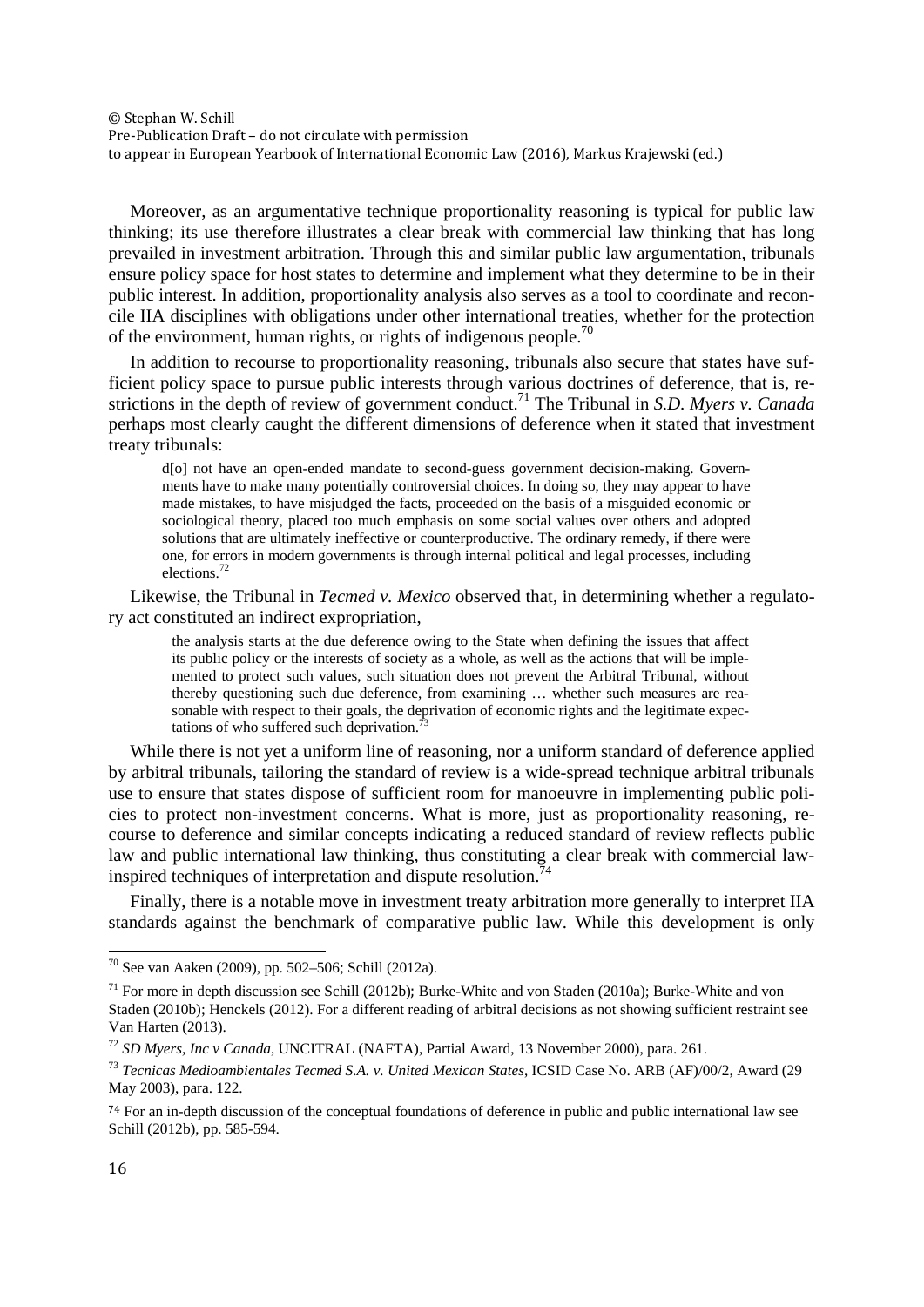starting to take hold of investment treaty arbitration more broadly, it shows that the hitherto prevailing commercial law spirit is subsiding. For example, the Tribunal in *Total v. Argentina* observed in relation to the fair and equitable treatment standard:

In determining the scope of a right or obligation, Tribunals have often looked as a benchmark to international or comparative standards. Indeed, as is often the case for general standards applicable in any legal system (such as "due process"), a comparative analysis of what is considered generally fair or unfair conduct by domestic public authorities in respect of private firms and investors in domestic law may also be relevant to identify the legal standards under BITs. Such an approach is justified because, factually, the situations and conduct to be evaluated under a BIT occur within the legal system and social, economic and business environment of the host State.<sup>75</sup>

Similarly, the Tribunal in *Toto v. Lebanon* stated that "[t]he fair and equitable treatment standard of international law does not depend on the perception of the frustrated investor, but should use public international law and comparative domestic public law as a benchmark.<sup>776</sup> And finally, the Tribunal in *Gold Reserve v. Venezuela* gave an extensive overview over the parallels that existed between the concept of legitimate expectations in IIAs and parallel doctrines of domestic public law:

With particular regard to the legal sources of one of the standards for respect of the fair and equitable treatment principle, *i.e*. the protection of 'legitimate expectations', these sources are to be found in the comparative analysis of many domestic legal systems. … Based on converging considerations of good faith and legal security, the concept of legitimate expectations is found in different legal traditions according to which some expectations may be reasonably or legitimately created for a private person by the constant behavior and/or promises of its legal partner, in particular when this partner is the public administration on which this private person is dependent. In particular, in German law, protection of legitimate expectations is connected with the principle of *Vertraensschutz* [sic] (protection of trust) a notion which deeply influenced the development of European Union Law, pointing to precise and specific assurances given by the administration. The same notion finds equivalents in other European countries such as France in the concept of *confiance légitime*. The substantive (as opposed to procedural) protection of legitimate expectations is now also to be found in English law, although it was not recognized until the last decade. This protection is also found in Latin American countries, including in Argentina  $\ldots$  and exists equally in Venezuelan administrative law. $\ldots$ <sup>77</sup>

As these decisions show, Miles' critique conveys a one-sided picture of the sociological and legal implications the choice for arbitration entails in ISDS. Her view suggests that power in the existing system resides in the hands of arbitrators, either individually or as a group. Yet, the community of investment arbitrators is far from the 'old boys club' Miles depicts, which controls the fate of individual disputes and the future of the entire field to the detriment of public interests. For once, states have it in their hands to diversify the group of investment arbitrators by appointing people with a different mind-set and different characteristics – and indeed, a diversification in terms of gender, age, nationality, professional background and pedigree of investment arbitrators is already taking place in recent years. At the same time, investment tribunals are

<sup>75</sup> *Total S.A. v. The Argentine Republic*, ICSID Case No. ARB/04/1, Decision on Liability (27 December 2010), para. 111 (internal citations omitted)*.*

<sup>76</sup> *Toto Costruzioni Generali S.p.A. v. Republic of Lebanon*, ICSID Case No. ARB/07/12, Award (7 July 2012), para. 166.

<sup>77</sup> *Gold Reserve Inc. v. Bolivarian Republic of Venezuela*, ICSID Case No. ARB(AF)/09/1, Award (22 September 2014), para. 576 (internal citations omitted)*.*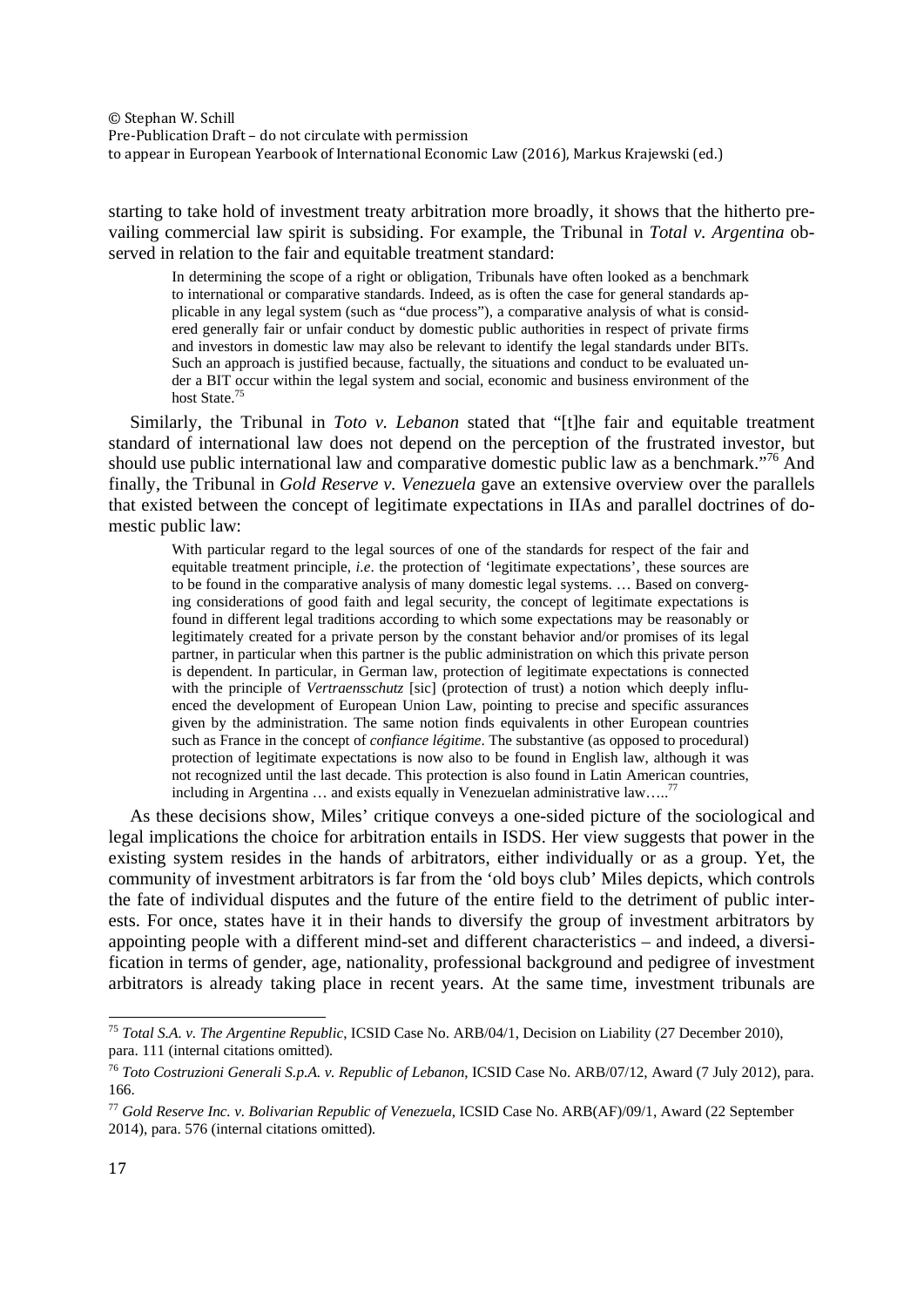themselves increasingly breaking with the mind-set of international commercial arbitration by making use of argumentative techniques known from (national and international) public law, such as proportionality balancing, doctrines of deference, and comparative public law reasoning. These developments illustrate that arbitrators, already in the existing system, dispose of the tools to interpret IIA disciplines in a way that respects the policy space states need to regulate in the public interest. What remains in Miles' account of ISDS are then no more than half a handful of 'problematic' cases that I will turn to next.

## **5. Vattenfall, Philip Morris, Bilcon: Pathologies of the System?**

When considering the effect of IIAs on regulatory powers of states, decisions by arbitral tribunals have always been the focal point of criticism – and rightly so as a dispute settlement system should not only be assessed in respect of its structural features, including who has access, who decides, under which procedures, and at what cost, but also in terms of its outcomes. Over time, however, there has been a curious shift in how investor-state cases have been used to criticize ISDS' impact on regulatory space. When the first ISDS cases were handed down in the late 1990s and early 2000s, critics castigated the outcome of certain decisions as paying insufficient respect to public interests and unduly restricting a government's policy space, for example to protect the environment.<sup>78</sup> Yet, soon such arguments became difficult to sustain because few, if any, cases were convincing examples of undue restrictions of government policy space to protect public interests.79 Consequently, criticism shifted to the potential 'regulatory chill' that interpretations of IIA standards by arbitral tribunals, and governments' fear for incurring liability for breach of IIAs, could cause.<sup>80</sup> However, since actual examples showing such a chill by arbitral interpretations are equally rare, the regulatory chill-argument was largely devoid of legal bite and hence equally weak.<sup>81</sup>

<sup>78</sup> Reactions to *Metalclad Corporation v. The United Mexican States*, ICSID Case No. ARB(AF)/97/1 (NAFTA), Award (30 August 2000), were such an example, as the case was criticised for expanding the concept of indirect expropriation in IIAs so as to encompass a particularly broad version of regulatory taking that required compensation for any general measure that aimed at the protection of the environment and was harmful to the profits of foreign investors. What often went unnoticed, however, was that the case concerned not a 'regulatory taking' at all, but involved the frustration of an assurance that the central Mexican government had given to the investor in question that all permits to operate the envisioned waste landfill had been granted and that construction could start.

<sup>&</sup>lt;sup>79</sup> On the contrary, a host of decisions recognised, not much differently from the restrictions domestic constitutional standards imposed, that general regulation was usually exempt from compensation, unless there was discrimination, unnecessary and disproportionate negative impact, or specific assurances to refrain from the measure in question. See *Methanex Corporation v. United States of America, UNCITRAL (NAFTA)*, Final Award of the Tribunal on Jurisdiction and Merits (3 August 2005). See also *Saluka Investments BV v Czech Republic*, UNCITRAL, Partial Award (17 March 2006) para. 255 ("It is now established in international law that States are not liable to pay compensation to a foreign investor when, in the normal exercise of their regulatory powers, they adopt in a nondiscriminatory manner bona fide regulations that are aimed at the general welfare.").

<sup>80</sup> See, for example, Tienhaara (2011).

<sup>&</sup>lt;sup>81</sup> See. for example, the conclusion of a study for the Minister for Foreign Trade and Development Cooperation, Ministry of Foreign Affairs, The Netherlands by Tietje C, Baetens F (2014) The Impact of Investor-State-Dispute Settlement (ISDS) in the Transatlantic Trade and Investment Partnership, Ref. MINBUZA-2014.78850, http://www.rijksoverheid.nl/bestanden/documenten-en-publicaties/rapporten/2014/06/24/the-impact-of-investorstate-dispute-settlement-isds-in-the-ttip/the-impact-of-investor-state-dispute-settlement-isds-in-the-ttip.pdf (last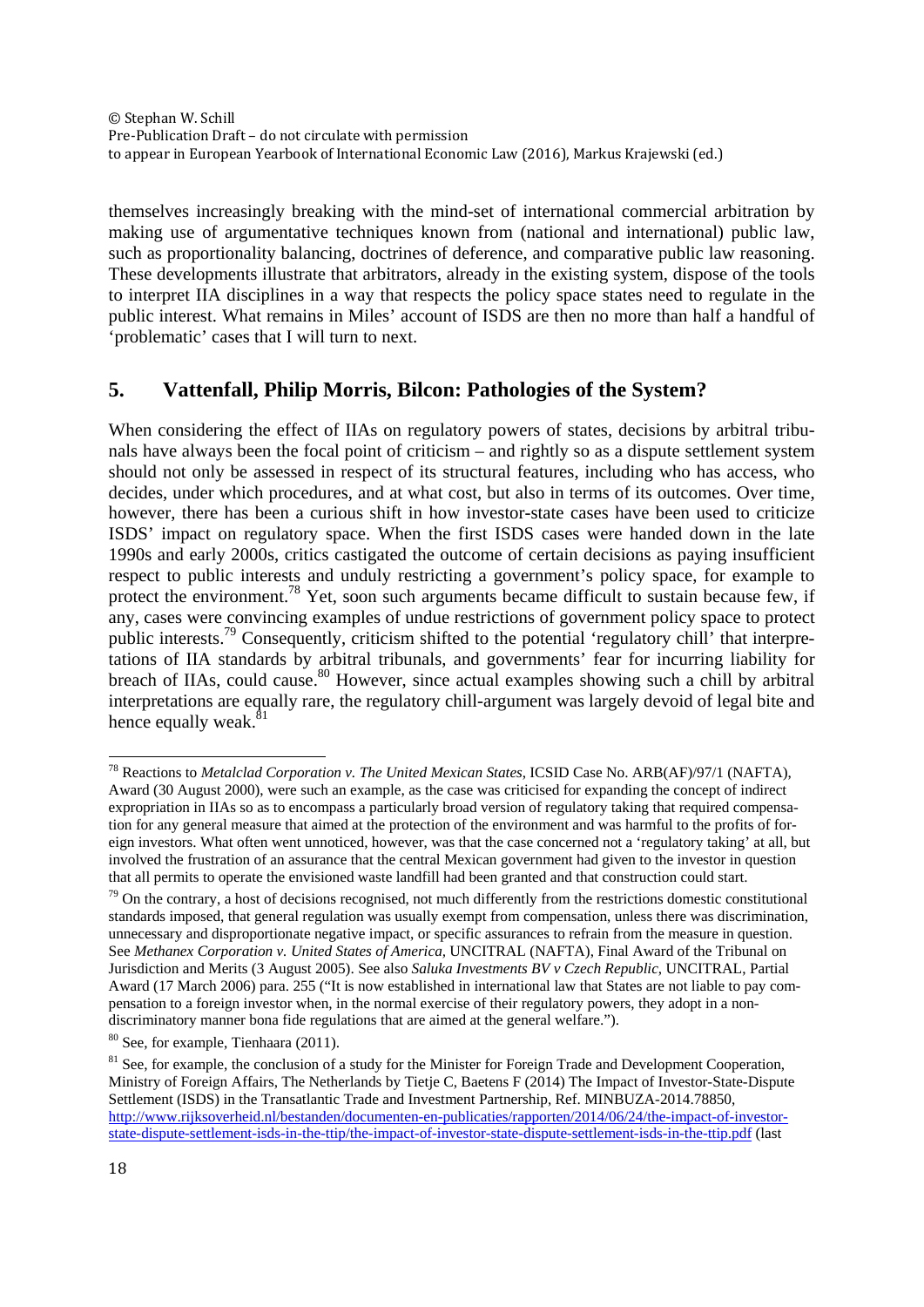With little problematic outcomes to point to, critics have now resorted, as does Kate Miles in her discussion of *Vattenfall*, *Philip Morris*, and *Bilcon*, to taking the very fact that certain claims are even brought as an "inappropriate encroachment into domestic policy and regulatory space".<sup>82</sup> Viewing claims as a problem for a dispute settlement system says much about the critic's view of the concept of the rule of law and the idea of access to justice – it propagates that the better alternative to government control through adjudicatory mechanisms is no effective government control at all. I have refuted the value of such an argument already in Part 2 above. Yet, even when taking a closer look at *Vattenfall*, *Philip Morris*, and *Bilcon*, we see that Miles' assessment of these cases as pathologies of the system is little convincing. Instead, a more detailed assessment of these cases shows that they have ended up in ISDS for entirely legitimate reasons. In both, *Vattenfall* and *Philip Morris*, legitimate controversies existed as to whether the government's concrete conduct, not the underlying policies themselves, which nobody doubted were legitimate, were in line with the applicable investment disciplines. The same holds true with respect to the *Bilcon* case. Not the legitimacy of a government policy to protect the environment was at stake here, but the concrete implementation of that policy and its compliance with NAFTA's investment chapter.

First, let me turn to the two *Vattenfall* cases.<sup>83</sup> These cases are entirely separate from each other and not part of a "two-step story".<sup>84</sup> *Vattenfall I* concerned the legality of environmental conditions attached to an operating license issued by the City of Hamburg under existing environmental laws for a coal-fired power plant. *Vattenfall II* concerned a legislative change to the federal law governing nuclear power plants. While *Vattenfall I* thus involved a question tied to administrative law; *Vattenfall II* involved restrictions of the legislator and hence a constitutional matter. There was no other connection between these two cases except for the fact that the same energy company operated the plants in question and that the basis for the claims were the investment provisions in the Energy Charter Treaty. More importantly, however, both *Vattenfall* cases are not presented in full by Kate Miles, but in a selective fashion that has the effect of suggesting conclusions that both cases simply do not support, namely that Vattenfall was and is using ISDS to circumvent uncontested and flawless public interest regulation. Rather, a full reading of the facts of both cases shows that legitimate disputes about the appropriateness of the government measures under international law are at issue and that these disputes are apt for an international adjudicatory system, such as investor-state arbitration, to decide.

Turning to *Vattenfall I*, this is not a case where a settlement of the parties of the ICSID proceeding resulted in the City of Hamburg (not Germany) "agreeing to slacken the environmental

<u> 1989 - Johann Barn, mars ann an t-Amhain ann an t-Amhain ann an t-Amhain ann an t-Amhain an t-Amhain ann an </u>

accessed 31 July 2015), p. 9 ("We recognize that regulatory chill is difficult to prove or disprove, but a close examination of case law from NAFTA and CAFTA does not support this theory. Most investment claims do not challenge the government's ability to legislate or regulate as such, but are administrative in character, challenging a government's treatment of an individual investor in the context of a particular license, permit, or promise extended by government officials. So far under NAFTA, direct challenges to the government's legislative or regulatory rights have never succeeded."); see further at pp. 39-48.

 $82$  Miles (2016), section 2.1.

<sup>83</sup> These are *Vattenfall AB, Vattenfall Europe AG, Vattenfall Europe Generation AG v. Federal Republic of Germany*, ICSID Case No. ARB/09/6, Award (11 March 2011) (*Vattenfall I*) and *Vattenfall AB and others v. Federal Republic of Germany*, ICSID Case No. ARB/12/12 (registered 31 May 2012) (*Vattenfall II*). <sup>84</sup> Miles (2016), section 2.1.1.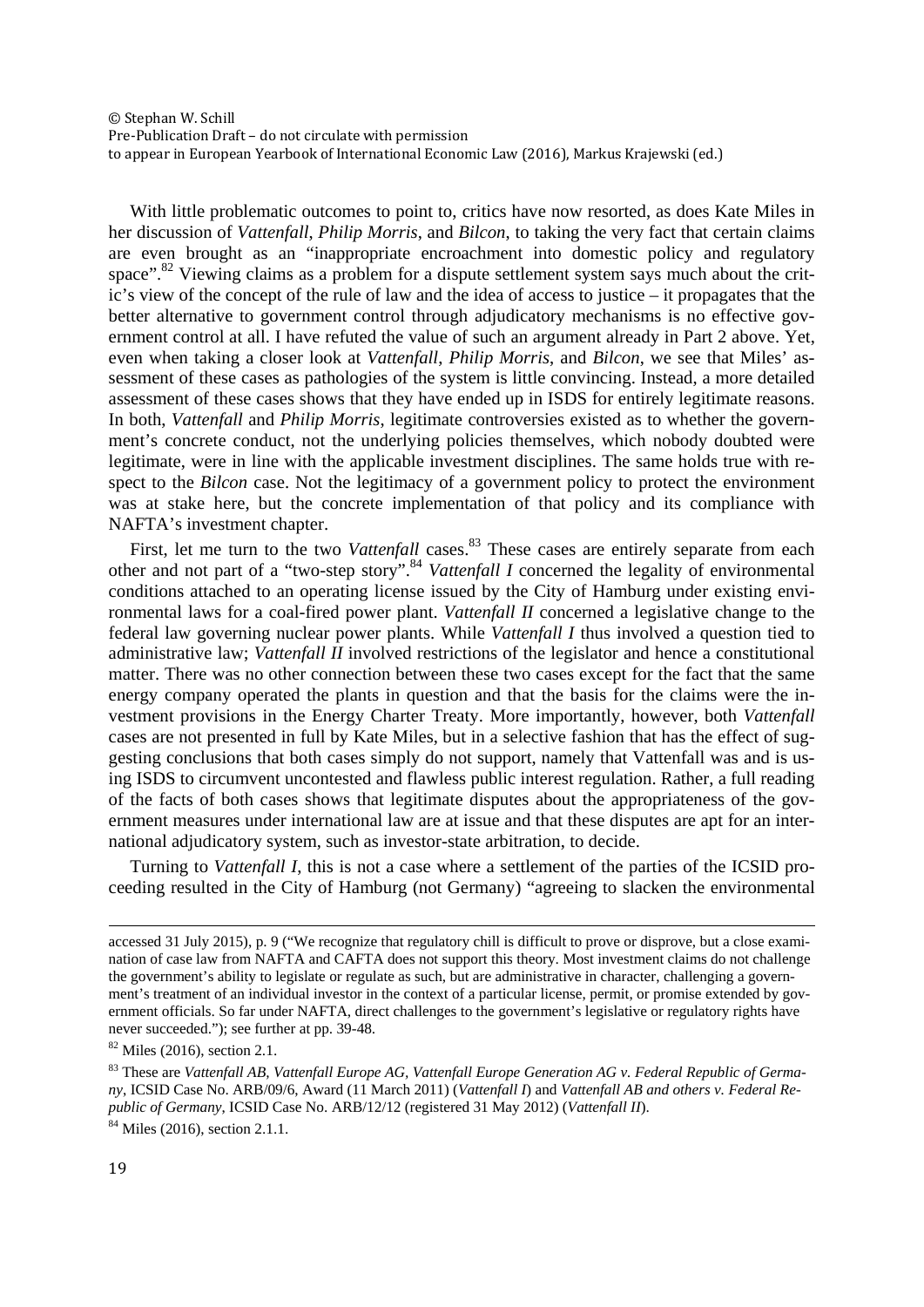standards and issue a significantly less exacting permit."<sup>85</sup> What Miles does not mention is that Vattenfall had challenged the environmental conditions in Hamburg's administrative courts and that it was in these domestic court proceedings that a settlement was reached, as permitted under German administrative law, regarding certain conditions of a water permit that was necessary for the operation of the plant. The settlement of the ICSID proceedings, which is publicly available,<sup>86</sup> only procedurally implemented the parties' earlier settlement in domestic courts and has no independent regulatory content. It is of course possible that the ICSID proceeding exercised pressure on the City to settle the domestic court case, but such an argument has not been put forward.

In addition, Miles also does not tell us the full background of *Vattenfall I*. Importantly, this was not a case where an investor used ISDS to reach an exemption from environmental standards required under domestic law. Instead, the case was concerned with a situation in which the ministry in charge changed policy after local election, even though the investor had already been promised by the Hamburg City Government, then under the sole control of the Christian Democrats, that an operating license with certain environmental parameters was going to be issued and on that basis had been granted permission to start the construction of the power plant. However, before all final licenses were issued, the Green Party joined the City Government after the elections alongside the Christian Democrats, took over the ministry in charge and issued a license that the investor claimed made the operation of the plant economically unviable because it imposed environmental conditions that were harsher than originally promised. The full background of *Vattenfall I* should make clear that this is not a straightforward situation of a government agreeing to slacken environmental regulations facing an ISDS claim. On the contrary, it concerns a legitimate dispute about whether a government that indicates that it would exercise administrative discretion in issuing a license in a certain way and thereby induces a specific investment, can simply renege on that promise without standing in for the damage caused. The modus of implementation of environmental policies was thus the true problem, not the environmental policy as such.

Likewise, *Vattenfall II* is not so much about the legitimacy of phasing out nuclear power *per se*, but about the procedure of doing so. Above all, the case cannot be limited to the law phasing out nuclear power that was ultimately passed, but needs to be seen against the background of consecutive governments engaging in roller coaster ride-type politics in respect of nuclear energy.87 Thus, after nuclear power was first made into one of the corner stones of Germany's strategy to secure an autarkic energy supply, the coalition government between the Social Democrats and the Green Party under Chancellor Schröder decided in 2002, in agreement with the energy industry, a long-term plan to phase-out nuclear power by 2032. In October 2010, however, the newly elected federal government under Chancellor Merkel consisting of a coalition between Christian Democrats and the Liberal Party, essentially undid the earlier phase-out of nuclear power, again in consultation with the nuclear industry. This deal, however, came at a price, so that the government would also benefit from the additional income. In return for the extension of

<sup>&</sup>lt;sup>85</sup> Miles (2016), section 2.1.1.

<sup>86</sup> *Vattenfall AB, Vattenfall Europe AG, Vattenfall Europe Generation AG v. Federal Republic of Germany*, ICSID Case No. ARB/09/6, Award (11 March 2011)

<sup>&</sup>lt;sup>87</sup> For a short discussion of the factual background with further references see Wikipedia, Atomausstieg https://de.wikipedia.org/wiki/Atomausstieg (last accessed 31 July 2015).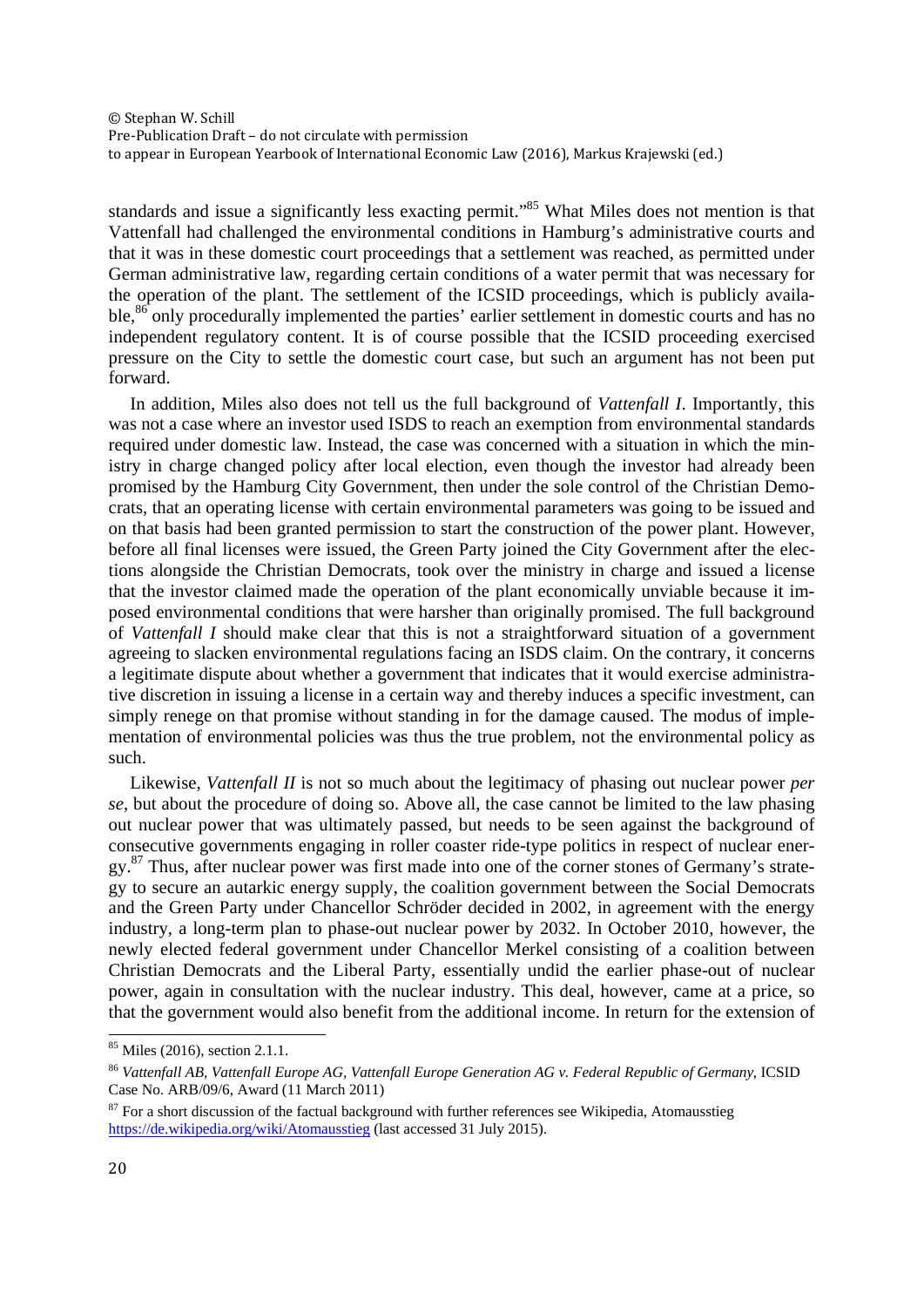operating capacity for nuclear plants, power producers were required to invest in their plants and pay a new tax on nuclear fuel that would benefit the public purse.

Only a few months later, in March 2011, the Fukushima incident happened, and because of impending elections in Germany's South-Western State of Baden-Württemberg, which Chancellor Merkel's Christian Democrats risked losing inter alia due to having undone the original nuclear phase-out, an immediate moratorium on producing nuclear power was declared by executive order on the basis of existing legislation. In August of the same year the permanent phaseout was then decided by federal law. The end date of that second phase-out was 2022 -ten years earlier than the phase-out decided under the Schröder government in 2002; at the same time, the tax on nuclear however was not repealed. This additional background gives *Vattenfall II* a very different flavour and moves it far from an "illegitimate encroachment on regulatory space". It is the back-and-forth of law and policy-making in an area requiring significant investments and long-term planning that is brought to ISDS here, not the phase-out of nuclear power as such.

That legal action against the nuclear power phase-out itself is not an encroachment of regulatory space can also be seen from the domestic court cases that are pending in the matter. The highest German administrative court, the Bundesverwaltungsgericht, has already held that the temporary moratorium declared immediately following the Fukushima incident was contrary to the governing statutory law, thus requiring the government to pay damages to affected power producers.88 Other aspects of the nuclear power phase-out are still pending in domestic courts, such as the question whether maintaining the nuclear fuel tax was legal, even though the rest of the 'phase-out deal' was undone.<sup>89</sup> Similarly, Vattenfall and some of its German competitors have brought constitutional challenges against the nuclear power phase-out in the German Constitutional Court.<sup>90</sup> If the ICSID proceeding in *Vattenfall II* encroach on regulatory space, the same would hold true of the domestic proceedings in the matter.

Certainly, one may argue that domestic proceedings control government conduct sufficiently. Yet, Vattenfall faces additional hurdles that ISDS remedies help to smoothen. Thus, none of the domestic proceedings is likely going to address the legality of the measures under the Energy Charter Treaty. Moreover, with Vattenfall being in essence a foreign state-owned company, it is unclear whether the company can invoke fundamental rights under the German Constitution. And finally, the case illustrates the possible lack of neutrality, from the perspective of foreign investors, of domestic courts. After all, one could ask how the German Constitutional Court can deliver a strictly neutral and apolitical decision when each judge on the court is likely to have a

<sup>88</sup> See German Federal Administrative Court (Bundesverwaltungsgericht – BVerwG), Decision of 20 December 2013 (7 B 18/13) [2014] Deutsches Verwaltungsblatt 303. See also the pointed analysis of the moratorium by Rebentisch (2011). On the liability of the state under domestic law see Schmitt and Wohlrab (2015).

<sup>89</sup> See German Federal Constitutional Court (Bundesverfassungsgericht), 2 BvL 6/13 (pending) following an order for reference by the Hamburg Fiscal Court, Decision of 29 January 2013 (4 K 270/11). The Federal Fiscal Court (Bundesfinanzhof – BFH) declined the application of interim measures until the Bundesverfassungsgericht renders its judgment, thereby annulling prior decisions by the FG Hamburg and the FG Munich that granted repayment claims put forward by power plant operators, see BFH, Decision of 9 March 2012 (VII B 171/11) and Decision of 25 November 2014 (VII B 65/14).

 $90$  See constitutional complaints submitted by E.ON Kraftwerke GmbH (1 BvR 2821/11), RWE Power AG (1 BvR 321/12), Kernkraftwerk Krümmel GmbH & Co OHG and Vattenfall Europe Nuclear Energy (1 BvR 1456/12) (all pending).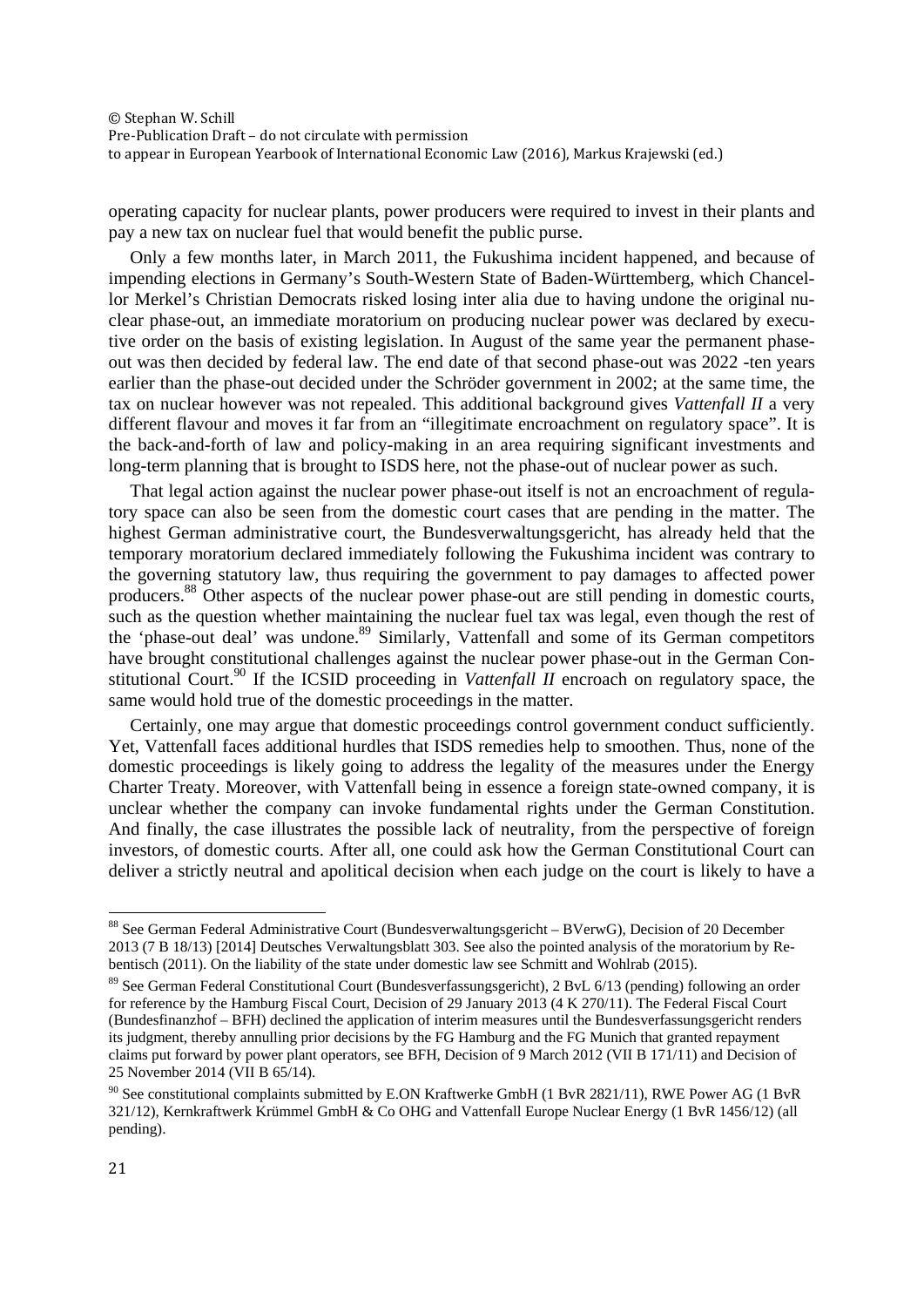political view on the issue at stake. After all, apart from German reunification, nuclear power has been perhaps the most political of all topics in Germany in the past decades. For all of these reasons, it is entirely legitimate that the dispute between Vattenfall and the German government about the legality of the measures at stake under the Energy Charter Treaty is pending in an international, and not only in a national forum. What is highly problematic, however, is the confidentiality with which the *Vattenfall II* case is handled. So far, little is known about the case itself and the parties' arguments except for minor details that were leaked from unknown sources. This aspect, in my view, is the true problem with *Vattenfall II*, because it is contrary to the principle of openness and transparency that govern dispute settlement between private and public actors in democratic societies, not the fact as such that the case is brought.

Second, turning to *Philip Morris*, in my view this is also not a good example of an illegitimate claim *per se* that reflects badly on the entire investment treaty system. Independently of the low likelihood many observers attribute to Philip Morris' chances of winning,<sup>91</sup> and independently of how the implementation of plain packaging in Australia should be decided, the very fact that this dispute is brought in ISDS is not part of an illegitimate encroachment of Australia's policy space, but responds, entirely legitimately, to a shortcoming the Australian legal system has with the domestic enforcement of international treaties, including IIAs. After all, under Australian law, IIAs are not enforceable within the domestic legal order and before Australia's courts. As Australia's Chief Justice recently stated: "[t]he capacity of international treaties to confer rights on non-state actors has long been accepted. But such rights are not enforceable under the domestic law of dualist states, unless those states are constitutionally empowered to give effect to them and have done so."<sup>92</sup> Australia, being a dualist state, faces exactly this limitation with respect to IIA disciplines: they cannot be invoked in domestic courts. Where then, other than in an international forum, should an investor bring claims for non-compliance with the Australia-Hong Kong BIT? Under the circumstances at hand, ISDS is the only available forum in which access to justice to review Australia's conduct under the BIT in question is granted.

Finally, turning to *Bilcon*, I cannot see how this case "embodies an approach that is reminiscent of the earliest investor-state disputes involving environmental matters", as Kate Miles argues.93 To start with, *Bilcon* is a pending dispute, which makes it a bad example to argue a general point about the dangers of arbitral discretion. The Tribunal has only ruled on liability, but left damages open. It is therefore too early to assess the impact of the decision and the consequences of the breach of NAFTA that the Tribunal found. Possibly, the damages attached to the breach found by the Tribunal will remain very low, given that the project at issue was not a going concern. Furthermore, there are remedies in case the decision was wrong before the Canadian courts that exercise supervisory jurisdiction at the seat of the arbitration, which have been used by the respondent.<sup>94</sup> Only upon completion of that process will one be able to assess whether the current ISDS system does not dispose of the necessary powers of self-correction, if they were

<sup>&</sup>lt;sup>91</sup> See, for example, Voon and Mitchell (2011). Meanwhile, Philip Morris' claim has reportedly been dismissed, albeit on jurisdictional grounds. See 'Australia Prevails in Arbitration with Philip Morris over Tobacco Plain Packaging Dispute' IAReporter (17 December 2015), http://tinyurl.com/jd7qwlf (last accessed 27 February 2016).

<sup>92</sup> See French (2015), p. 159.

 $93$  Miles (2016), section 4.

<sup>94</sup> *Attorney General of Canada v. William Ralph Clayton and others*, Notice of Application (16 June 2015), Court File No. T-1000-15, http://italaw.com (last accessed 31 July 2015).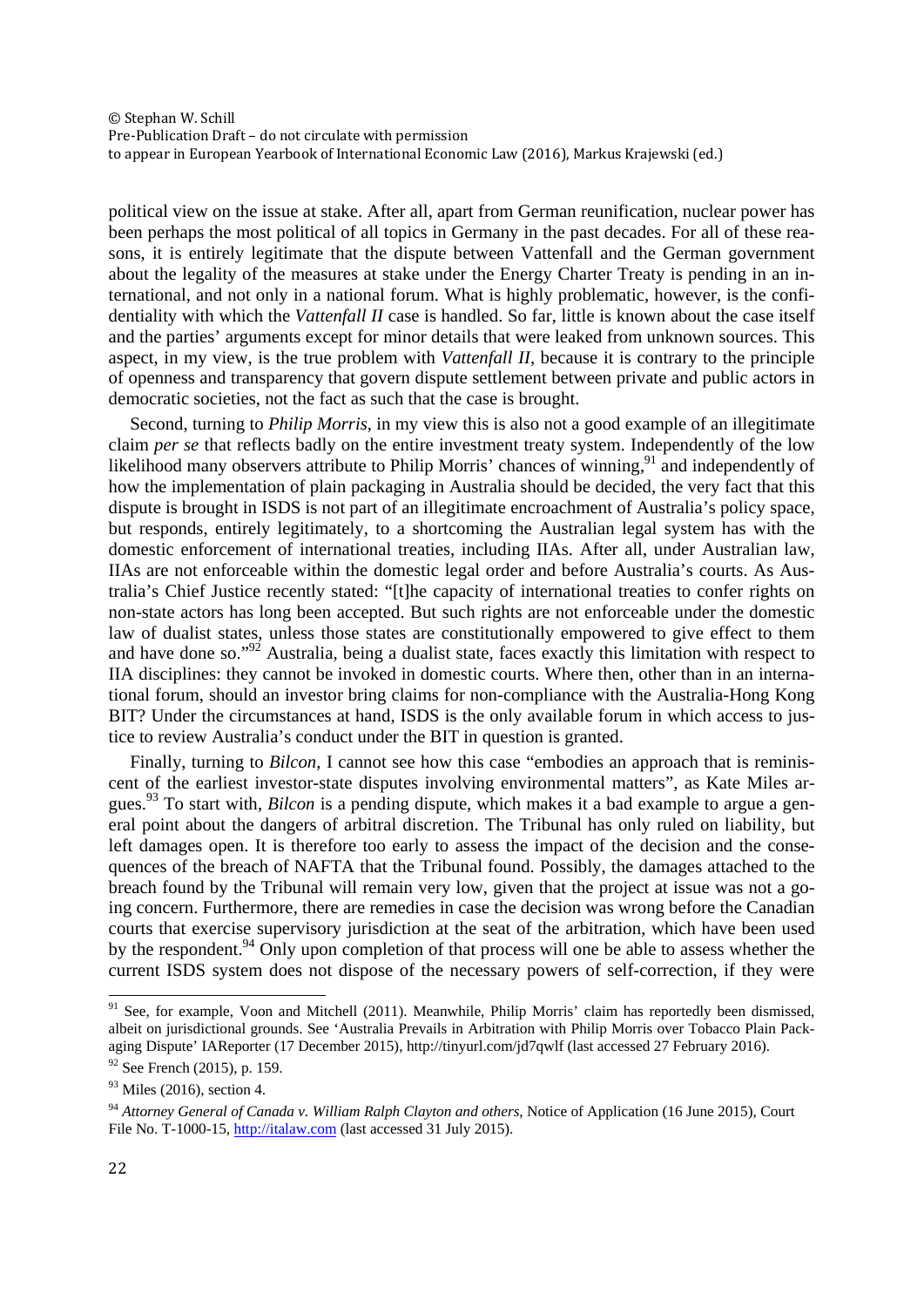needed. *Bilcon* may be correctly or incorrectly decided, it may be good or bad from an environmentalist's perspective, but I do not think it is a good example to illustrate the dangers of arbitral interpretations.

Certainly, it is problematic if an arbitral tribunal steps entirely into the shoes of a domestic administrative court reviewing the measures in question, and engages in an exercise of secondguessing the application of national law by a national institution. Yet, this is not what the majority in *Bilcon* did. It set out the deferential and well-accepted NAFTA standard of fair and equitable treatment, as developed by the tribunal in *Waste Management v. Mexico*<sup>95</sup> as the basis of its holding, emphasising "that there is a high threshold for the conduct of a host state to rise to the level of a NAFTA Article 1105 breach.<sup>"96</sup> Already this statement should counter the argument about *Bilcon* rolling back the deferential character of arbitral review under NAFTA. The majority in *Bilcon* did also not review the measure in question under the standards of Canadian law, saying that the treatment of the foreign investor was simply illegal under that law. The majority went further than that and held that the way the environmental assessment was conducted in the case at hand was arbitrary and contrary to how Canadian companies were treated in comparable circumstances. <sup>97</sup> The Tribunal therefore applied a lenient standard and held that the administrative process carried out in the case at hand fell blatantly short of the international minimum standard.

A finding of arbitrariness, which requires a high threshold, should not be taken as an illustration of unpredictable arbitral discretion, but rather throws a critical light on the administrative process in the case in Canada. Keeping in mind that we are here in an international, transborder, not a purely inner-Canadian context, is important because what may seem arbitrary for lawyers from outside Canada, such as the Tribunal's President, a German, and the investor's nominee, an American, may be just perfectly fine for a Canadian, such as the dissenter, and vice versa. Importantly, the transborder context has to be taken into account when considering whether certain government conduct withstands scrutiny under basic notions of fairness and the rule of law not only within a domestic legal and cultural context, but also under the eyes of lawyers that have been socialised elsewhere and that may take issue with conduct found perfectly agreeable in the host state. After all, differing legal culture is one of the obstacles that international law tries to overcome by providing legal standards that are independent of national law and compliance with which is determined by independent and neutral legal institutions.

That conduct that is legal under domestic law, suddenly becomes illegal under international law is the most normal of consequences the acceptance of, and submission to, international law by states can have. This holds true in international law generally, and international investment

<sup>95</sup> *Clayton and others and Bilcon of Delaware, Inc. v. Government of Canada*, UNCITRAL (NAFTA), Award on Jurisdiction and Liability (17 March 2015), paras. 427-446.

<sup>96</sup> *Clayton and others and Bilcon of Delaware, Inc. v. Government of Canada*, UNCITRAL (NAFTA), Award on Jurisdiction and Liability (17 March 2015), para. 444.

<sup>97</sup> *Clayton and others and Bilcon of Delaware, Inc. v. Government of Canada*, UNCITRAL (NAFTA), Award on Jurisdiction and Liability (17 March 2015), para. 591 (concluding that "that the conduct of the joint review was arbitrary. The JRP [i.e. Joint Review Panel] effectively created, without legal authority or fair notice to Bilcon, a new standard of assessment rather than fully carrying out the mandate defined by the applicable law, including the requirement under the *CEAA* [i.e. the applicable legal framework] to carry out a thorough 'likely significant adverse effects after mitigation' analysis.").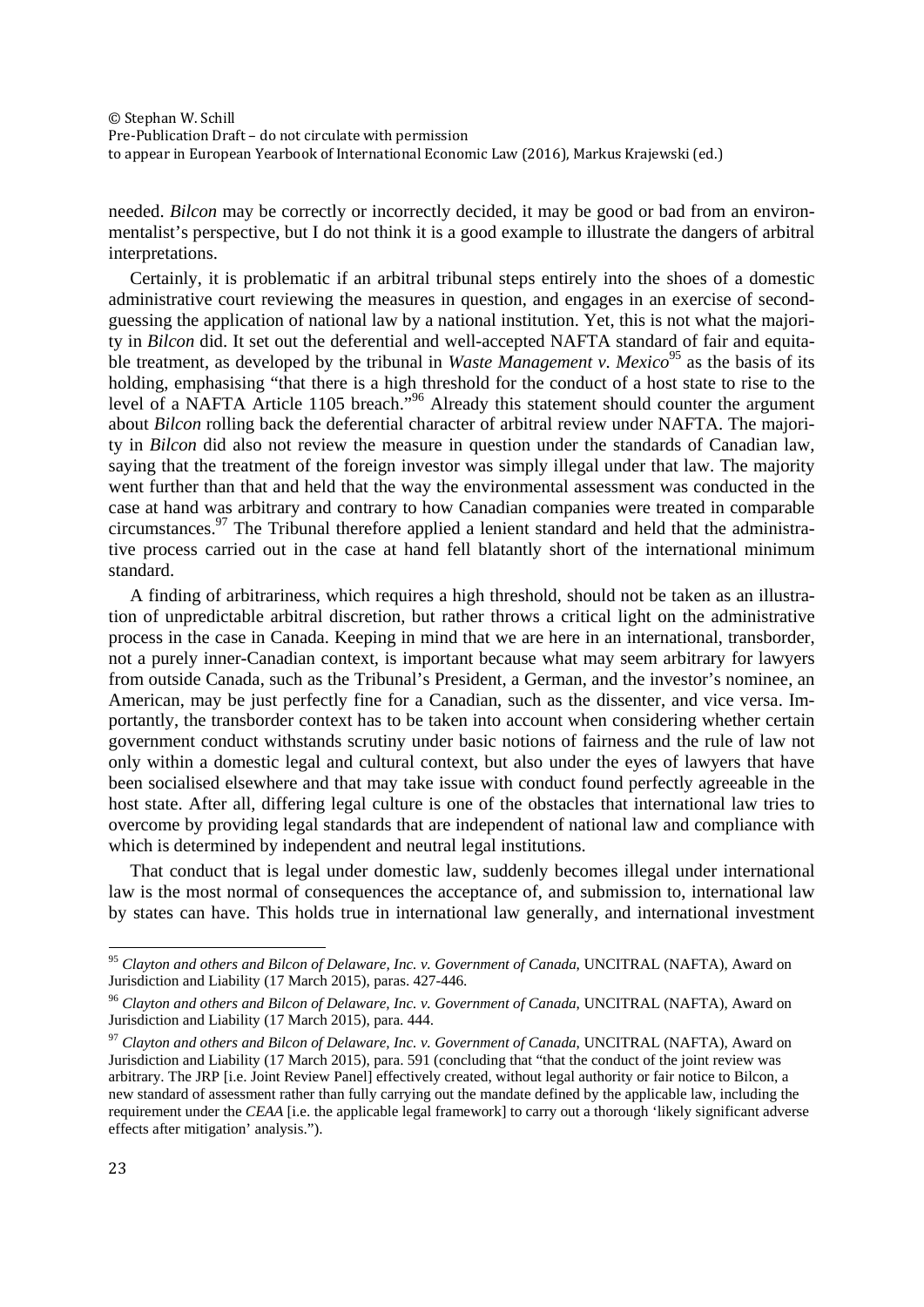law in particular. Likewise, falling short of international standards in individual cases, and losing an arbitration here or there, should be appreciated as a normal consequence of engaging in international adjudicatory institutions. Rather than casting the adjudicatory institutions dealing with such disputes into doubt, losing a case should inspire states to aim at further perfecting the way they exercise public authority in transborder relations. What one should rather wonder about is why only cases against developed countries, such as Germany, Canada, and Australia, are depicted as pathologies of international investment law and ISDS? Developed countries are in no way exempt from the need of occasional and well-balanced control by international courts and tribunals that smoothen the unavoidable edges of less-than-ideal law- and policy-making, which, at times, affects foreigners more than nationals.

### **6. Conclusion: Pathways for Future Reform**

The current international investment regime is certainly not perfect – no system of adjudication is. It suffers from a number of shortcomings, which Kate Miles has rightly mentioned. I agree that a fundamental problem with ISDS is the unfortunate blending between a model for the resolution of private (commercial) disputes with public law issues. I agree that these disputes should not be conducted behind closed doors, but should be fully transparent, that public participation should be ensured to reflect the fundamental democratic principle that those affected by a decision should be heard and involved in their making. I also agree that legitimate public welfare regulation should not be prevented or even chilled by international investment protection, but that host states need policy space to regulate in the public interest. At the same time, I consider it important that foreign investors -in fact any investor, independent of nationality– benefit from sufficient protection against arbitrary, discriminatory or otherwise illegitimate government conduct and have recourse to a neutral and efficient forum to settle disputes with governments. This is called for not only in the interest of investors, but is – as a postulate of the rule of law – itself in the public interest.

What we are looking for in the end, is a balance between protecting investors against illegitimate government interference, while ensuring sufficient policy space to pursue legitimate regulation in the public interest. Yet, what is legitimate in the eyes of one side (whether investors, states, third parties, or outside observers), may not be so in the eyes of the other. It is for this reason that somebody neutral and independent needs to decide on where the boundaries of legitimate government and investor conduct lie, and do so not on the basis of political preference, but based on legal principle. Arbitration is an appropriate instrument to achieve such ends and is capable, in both principle and fact, to distinguish illegitimate opportunistic government behaviour from legitimate regulation in the public interest. What is more, looking at past performance of investment treaty arbitration, there is little concern about systemic pro-investor and anti-public interest biases. On the contrary, arbitrators have fared well in resolving the often complex investor-state disputes without disregarding competing non-investment concerns. This does not mean that arbitration is necessarily the best possible alternative, but it is at present the only workable one we have to enforce IIA disciplines effectively and neutrally.

As I have argued above in discussing and refuting the criticism of IIAs and ISDS, my own assessment of the present system is much more positive than the one depicted by Kate Miles. This notwithstanding, the criticism investment treaty arbitration has been and continues to be subject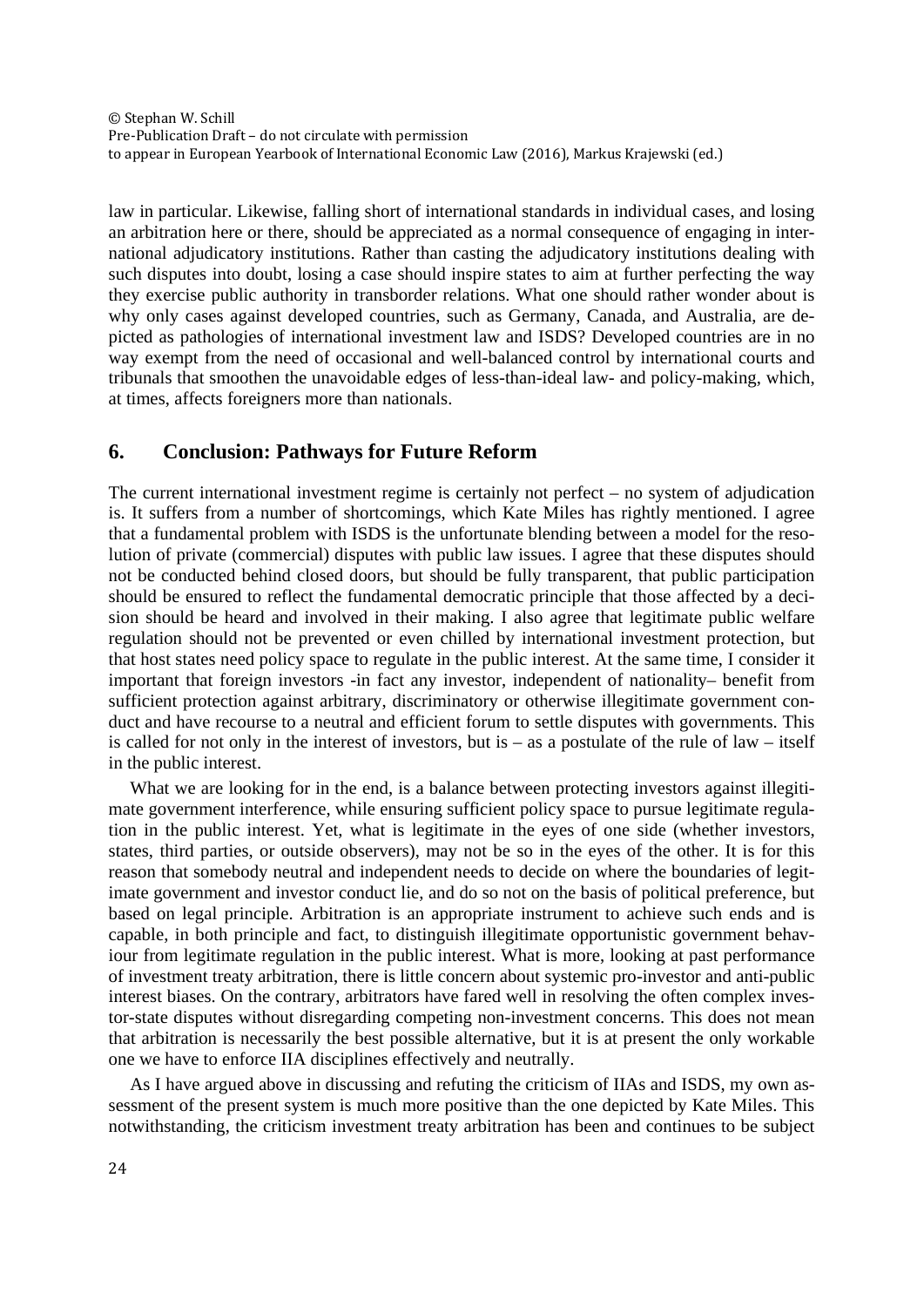to is an important source of dynamism and change without which the investment regime would be much worse off than at present. The criticism of the investment regime and particularly ISDS is to be credited for making governments, the general public, as well as specialists, aware of potential biases and shortcomings. It has functioned as a wake-up call for governments to watch arbitral decision-making and to assess whether the system stays within its intended mandate. The criticism has also contributed to governments starting to remedy certain shortcomings through the introduction of more transparency and third-party participation, clarifications to IIA standards, and tighter control mechanisms vis-à-vis arbitral decision-making. And the criticism has led to an improvement in how arbitrators conduct arbitral proceedings, reason awards and decisions, deal with competing public interests, and how the arbitration community is starting to selfregulate in order to ensure the benefits of the system.

Finally, the criticism continues to fuel much of the current debates about the reform of the investment treaty regime, in particular the debates about renewed efforts at multilateralism, the thinking about international investment law as part of policies of sustainable development, and possibly the creation of new and more permanent institutions for ISDS, such as an appellate mechanism or a permanent investment court.<sup>98</sup> Thus, instead of continuing to argue that the existing international investment regime is fundamentally flawed, it is these reform efforts that critics should direct their attention to and actively engage with in order to tweak the system to better live up to the ideals of democracy, the protection of human rights, and the rule of law they aspire to. After all, it is not the basic structure of the system, in particular recourse to an international forum in order to review government action as to their compliance with certain basic rule of law principles enshrined in international treaties, which are rotten. It is rather some excrescent rank growth that needs trimming. Critics of the investment regime could do a lot on this end by turning from deconstruction to constructive engagement and help build a better system of international investment law.

#### **References**

- Aisbett E (2009) Bilateral investment treaties and foreign direct investment: correlation and causation. In: Sauvant K, Sachs L (eds) The effect of treaties on foreign direct investment: bilateral investment treaties, double taxation treaties, and investment flows. Oxford University Press, Oxford, p 395–435. doi:10.1093/acprof:oso/9780195388534.003.0015
- Amerasinghe C (2005) Local remedies in international law, 2nd edn. Cambridge University Press, Cambridge Amerasinghe C (2008) Diplomatic protection. Oxford University Press, Oxford. doi:

10.1093/acprof:oso/9780199212385.001.0001

 

Berger A, Busse M, Nunnenkamp P, Roy M (2012) Do trade and investment agreements lead to more FDI? accounting for key provisions inside the black box. Int Econ & Econ Policy 10(2):247-275. doi: 10.1007/s10368-012- 0207-6

Borchard E (1915) The diplomatic protection of citizens abroad. Banks Law Publishing Company, New York

<sup>98</sup> See European Commission, Press Release: Commission Proposes New Investment Court System for TTIP and Other EU Trade and Investment Negotiations, 16 September 2015, http://europa.eu/rapid/press-release\_IP-15- 5651\_en.htm (last accessed 15 October 2015). For a succinct overview over the most recent reform debates and options more generally see UNCTAD (2015) World Investment Report 2015: Reforming International Investment Governance. http://unctad.org/en/PublicationsLibrary/wir2015\_en.pdf (last accessed 28 September 2015), p. 119 ff. See further, inter alia, the contributions in Kalicki and Joubin-Bret (2015).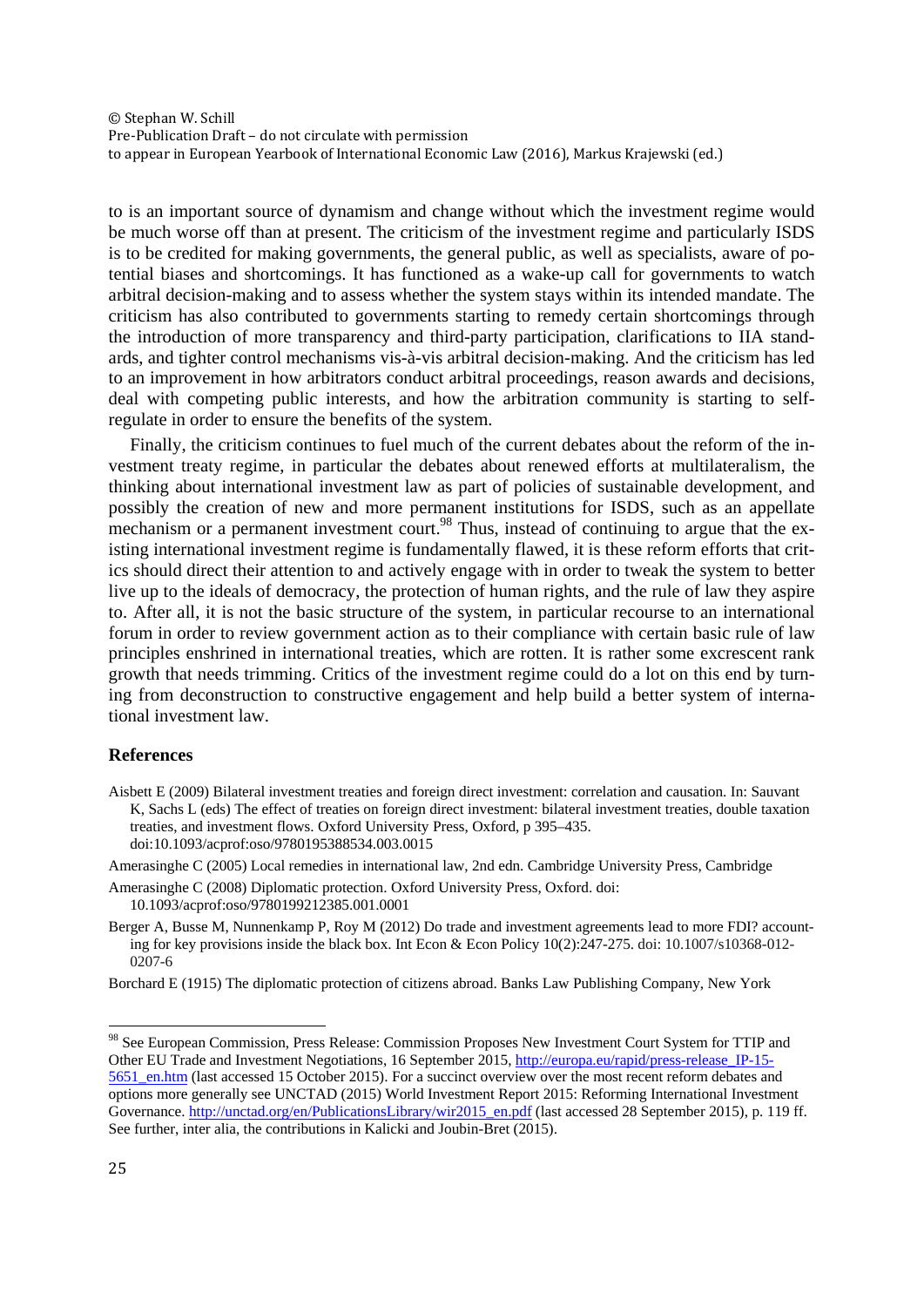© Stephan W. Schill 

Pre-Publication Draft - do not circulate with permission

to appear in European Yearbook of International Economic Law (2016), Markus Krajewski (ed.)

- Brower C, Blanchard S (2014) What's in a meme? The truth about investor-state arbitration: why it need not, and must not, be repossessed by states. Columbia J Transl Law 52(3):689–777
- Brower C, Schill S (2009) Is arbitration a threat or a boon to the legitimacy of international investment law?. Chicago J Int Law 9(2):471–498
- Brower C, Pulos M, Rosenberg C (2013) So is there anything really wrong with international arbitration as we know it? In: Rovine A (ed) Contemporary issues in international arbitration and mediation: the Fordham Papers. Brill Nijhoff, Leiden, pp 1-13. doi:10.1163/9789004260207\_002
- Bücheler G (2015) Proportionality in investor-state arbitration. Oxford University Press, Oxford
- Burke-White W, von Staden A (2010a) The need for public law standards of review in investor-state arbitrations. In: Schill S (ed) International investment law and comparative public law. Oxford University Press, Oxford, pp 689– 720. doi:10.1093/acprof:oso/9780199589104.003.0022
- Burke-White W, von Staden A (2010b) Private litigation in a public law sphere: the standard of review in investorstate arbitrations. Yale J Int Law 35:283–346
- Buscaglia E, Dakolias M (1999) An analysis of the causes of corruption in the judiciary. Law Policy Int Bus 30:95– 116
- Büthe T, Milner H (2014) Foreign direct investment and institutional diversity in trade agreements: credibility, commitment, and economic flows in the developing world, 1971-2007. World Pol 66 (1):88–122. doi: http://dx.doi.org/10.1017/S0043887113000336
- Cancado Trindade A (1983) The application of the rule of exhaustion of local remedies in international law. Cambridge University Press, Cambridge
- Cooter R and Ulen T (2004) Law and economics 4th edn. Addison Wesley, Boston
- Dakolias M, Thachuk K (2000) The problem of eradicating corruption from the judiciary: attacking corruption in the judiciary: a critical process in judicial reform. Wis Int Law J 18:353–406
- Elkins Z, Guzman A, Simmons B (2006) Competing for capital: the diffusion of bilateral investment treaties, 1960 -2000. Int Organ 60(4):811–846. doi: http://dx.doi.org/10.1017/S0020818306060279
- Fontoura Costa J (2011) Comparing WTO panelists and ICSID arbitrators: the creation of international legal fields. Oñati Socio-Legal Series 1(4), http://opo.iisj.net/index.php/osls/article/view/63/207
- Francioni F (ed) (2007) Access to justice as a human right. Oxford University Press, Oxford
- Franck S, Freda T, Lavin K, Lehmann T, van Aaken A (2015) The diversity challenge: exploring the "invisible college" of international arbitration. Columbia J Transl Law 53:429–506
- French R (2015) ISDS: litigating the judiciary. Public Law Rev 26(3):155–165
- Guzman A (1998) Why LDCs sign treaties that hurt them: explaining the popularity of bilateral investment treaties. Virginia J Int Law 38:639–688
- Guzman A (2008) How international law works: a rational choice theory. Oxford University Press, Oxford
- Hagelberg J (2006) Die völkerrechtliche Verfügungsbefugnis des Staates über Rechtsansprüche von Privatpersonen. Nomos, Baden-Baden. doi: 10.5771/9783845225081
- Henckels C (2012) Indirect expropriation and the right to regulate: revisiting proportionality analysis and the standard of review in investor-state arbitration. J Int Econ Law 15(2):223–255. doi: 10.1093/jiel/jgs012
- Hindelang S, Krajewski M (eds) (2016) Shifting paradigms in international investment law: more balanced, less isolated, increasingly diversified. Oxford University Press, Oxford
- Jandhyala S, Weiner R (2014) *Institutions sans frontières*: international agreements and foreign investment. J Int Bus Stud 45(6):649–669. doi:10.1057/jibs.2013.70
- Johnson O T, Gimblett J (2012) From gunboats to BITs: the evolution of modern international investment law. In: Sauvant K (ed) Yearbook on international investment law and policy 2010-2011. Oxford University Press. New York, pp 649–692
- Kalicki J, Joubin-Bret A (eds) (2015) Reshaping the investor-state dispute settlement system: journeys for the 21st century Brill Nijhoff, Leiden. doi: 10.1163/9789004291102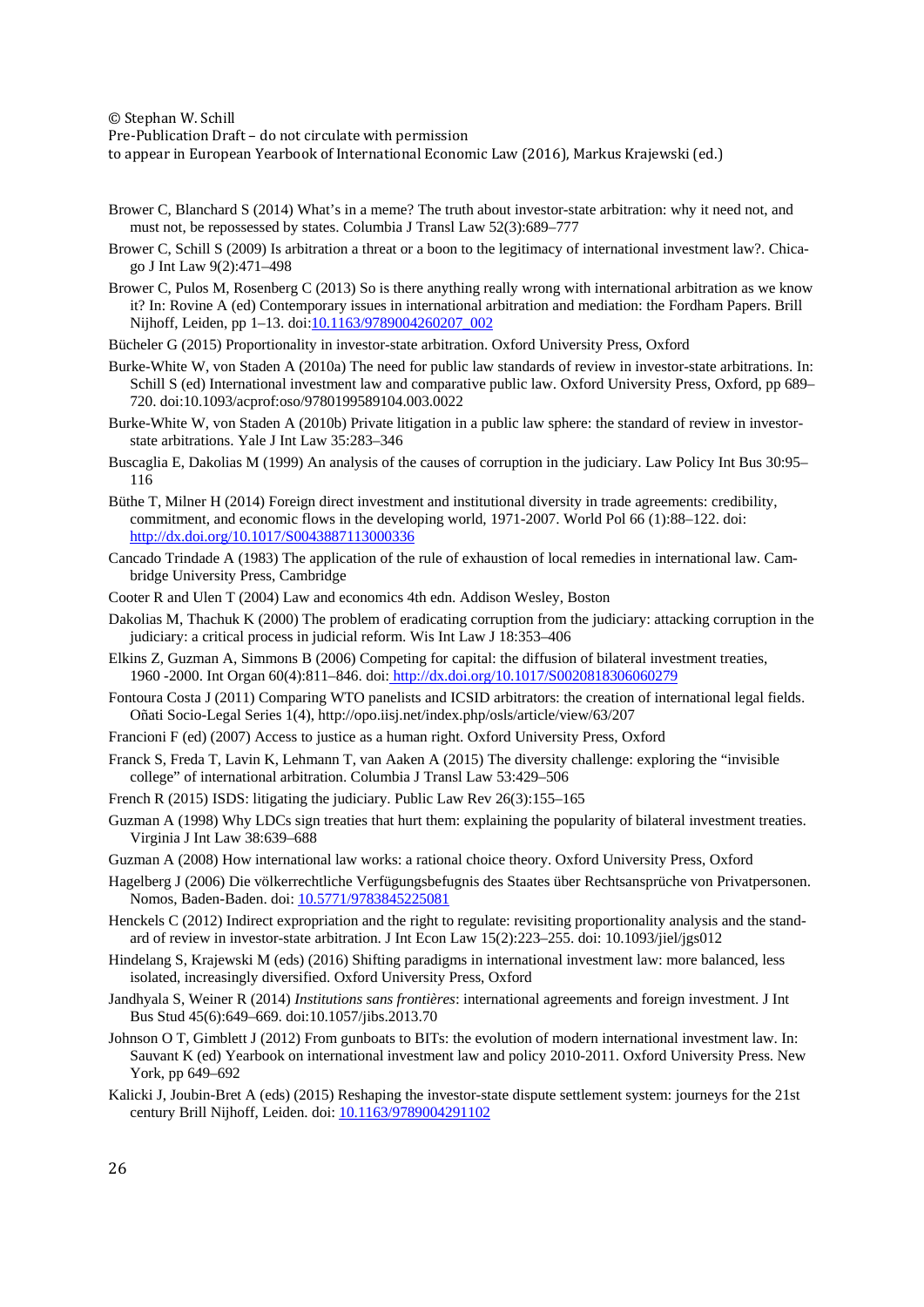© Stephan W. Schill 

Pre-Publication Draft - do not circulate with permission

to appear in European Yearbook of International Economic Law (2016), Markus Krajewski (ed.)

- Kapeliuk D (2010) The repeat appointment factor: exploring decision patterns of elite investment arbitrators. Cornell Law Rev 96:47–90
- Karton J (2013) The culture of international arbitration and the evolution of contract law. Oxford University Press, Oxford
- Kingsbury B, Schill S (2010) Public law concepts to balance investors' rights with state regulatory actions in the public interest – the concept of proportionality. In: Schill S (ed) International investment law and comparative public law. Oxford University Press, Oxford, pp 75–104. doi:10.1093/acprof:oso/9780199589104.003.0003
- Leonhardsen E (2012) Looking for legitimacy: exploring proportionality analysis in investment treaty arbitration. J Int Disp Settlement 3(1):95–136. doi: 10.1093/jnlids/idr014
- Lillich R, Weston B (1975) International claims: their settlement by lump-sum agreements. University Press of Virginia, Charlottesville
- Miles K (2016) Investor-state dispute settlement: conflict, convergence, and future directions. In: Bungenberg M, Hermann C, Krajewski M, Terchechte JP (eds) European yearbook of international economic Law, vol 7. Springer, Heidelberg
- Montt S (2009) State liability in investment treaty arbitration. Hart Publishing, Oxford
- Puig S (2014) Social capital in the arbitration market. Eur J Int Law 25(2):387–424. doi:10.1093/ejil/chu045
- Rebentisch M (2011) "Kraftwerks-Moratorium" versus Rechtsstaat. Neue Zeitschrift für Verwaltungsrecht 30:533– 535
- Roberts A (2010) Power and persuasion in investment treaty interpretation: the dual role of states. Am J Int Law 104(2):179–225
- Schill S (2010) International investment law and comparative public law: an introduction. In: Schill S (ed) International investment law and comparative public law. Oxford University Press, Oxford, pp 3–37. doi: 10.1093/acprof:oso/9780199589104.003.0001
- Schill S (2011a) Enhancing international investment law's legitimacy: conceptual and methodological foundations of a new public law approach. Virginia J Int Law 52(1):57–102
- Schill S (2011b) W(h)ither fragmentation? On the literature and sociology of international investment law. Eur J Int Law 22(3) 875–908 doi: 10.1093/ejil/chr062
- Schill S (2012a) Cross-regime harmonization through proportionality analysis: the case of international investment law, the law of state immunity, and human rights. ICSID Review-Foreign Investment Law J 27(1):87–119. doi: http://dx.doi.org/10.1093/icsidreview/sis002
- Schill S (2012b) Deference in investment treaty arbitration: re-conceptualizing the standard of review. J Int Disp Settlement 3(3)577–607. doi: 10.1093/jnlids/ids010
- Schill S (2015a) Developing a framework for the legitimacy of international arbitration. In: van den Berg A (ed) Legitimacy: myths, realities, challenges. ICCA Congress Series, vol. 18, Miami 2014, Wolters Kluwer, Alphen aan den Rijn, pp 789–827
- Schill S (2015b) The overlooked role of arbitration in international adjudicatory theory. ESIL Reflections 4(2)
- Schill S (2015c) The sixth path: reforming investment law from within. In: Kalicki J, Joubin-Bret A (eds.) Reshaping the investor-state dispute settlement system – journeys for the 21st century Brill Nijhoff, Leiden, pp 621–652
- Schill S, Tvede K (2015) Mainstreaming investment treaty jurisprudence: the contribution of investment treaty tribunals to the consolidation and development of general international law. Law Pract Int Courts Trib 14(1)94– 129. doi: 10.1163/15718034-12341287
- Schmitt T, Wohlrab S (2015) Haftung des Bundes in der Auftragsverwaltung am Beispiel des so genannten "Moratoriums" für Kernkraftwerke. Neue Zeitschrift für Verwaltungsrecht 34(14):932–937
- Schwartz A, Scott R (2003) Contract theory and the limits of contract law. Yale Law J 113:541–619
- Schwebel S (2015) In defense of bilateral investment treaties. In: van den Berg A (ed) Legitimacy: myths, realities, challenges. ICCA Congress Series, vol. 18, Miami 2014, Wolters Kluwer, Alphen aan den Rijn, pp 1–11
- Sornarajah M (2015) Resistance and change in the international law on foreign investment. Cambridge University Press, Cambridge. doi: http://dx.doi.org/10.1017/CBO9781316156339